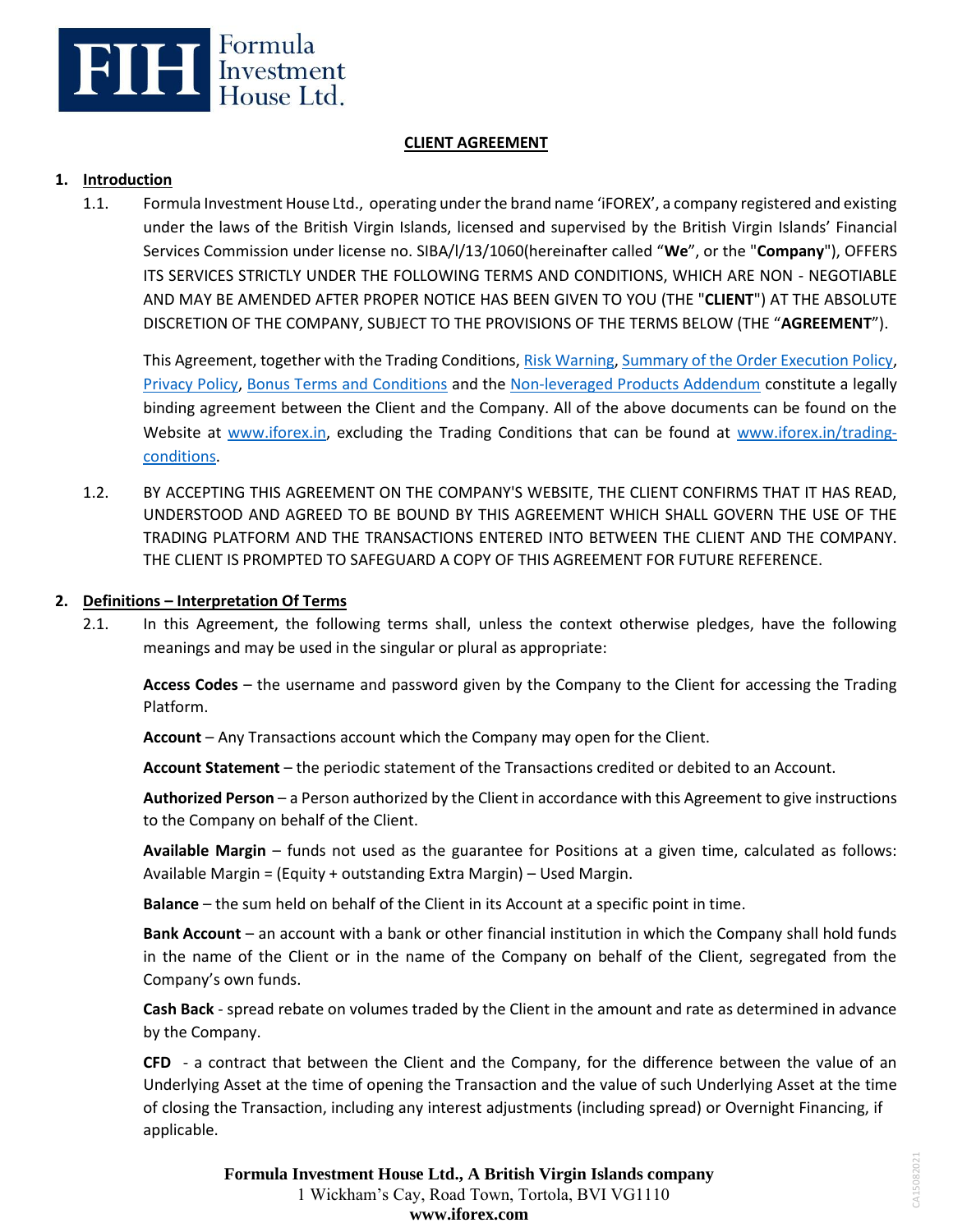# **ELLE** Expressment

**Client** - the natural person, legal entity or firm who has (have) accepted this Agreement, including any registered used of the Trading Platform.

**Corporate Action** - an event, action or equity change which has a diluting/concentrating effect or any other material effect on the market value of the underlying shares, as determined at the sole discretion of the Company, including but not limited to: (i) subdivision, consolidation, split, reclassification, cancellation, par value change or other change of the rights attached to the shares; (ii) rights offering, bonus issue, equity offering or equity redemption; and (iii) any other event which materially affects or may materially affect the shares' price (including material company announcements, takeovers, tender offers, arrangements, payments-in-kind, mergers, de-mergers, spinoffs, MBOs, nationalizations etc.).

**Equity** – The Balance in the Account reduced by the current accrued Losses on account of all Positions ("Open Losses") and increased by the current accrued profits on account of all Positions ("Open Profits") (can be represented by the following formula: Equity= Balance + Open Profits – Open Losses).

**Events of Default** - shall have the meaning given to this term in Section 17.3.

**Expiry Date** - any date and/or time specified on the Company's Trading Platform, as set by the Company's sole discretion, in relation to various Financial Instruments, upon which any open Transaction/s for such Financial Instrument/s shall expire and automatically close.

**Extra Margin** – a benefit of an extra Margin amount granted by the Company which may be used solely for the opening and holding Positions. Extra Margin is not available for withdrawal.

**Financial Markets** – international financial markets in which currency and other financial assets' exchange rates (including commodities) are determined in multi-party trade.

**Financial Instruments** – any of the financial instruments offered by the Company.

**Force Majeure** - any event beyond the reasonable control of the Company, which prevents the Company from complying with any of its obligations under this Agreement, including but not limited to: acts of God (such as, but not limited to, fires, explosions, earthquakes, drought, tidal waves and floods); war, hostilities (whether war be declared or not), invasion, act of foreign enemies, mobilization, requisition, embargo, rebellion, revolution, insurrection, military or usurped power, civil war, riot, commotion, strikes, go slows, lock outs, disorder and acts or threats of terrorism; acts and regulations of any governmental or supra national bodies or authorities that, in the Company's opinion, prevents the Company from maintaining an orderly market in one or more of the Financial Instruments or CFDs in respect of which the Company deals on the Trading Platform; the occurrence of an excessive movement in the level of any Transaction and/or Financial Market and/or Underlying Asset or the Company's anticipation of the occurrence of such a movement; any breakdown or failure of transmission, communication or computer facilities, interruption of power supply, or electronic or communications equipment failure; or the failure of any relevant supplier, financial institution intermediate broker, agent or principal of the Company, custodian, sub-custodian, dealer, exchange, feed provider, clearing house or regulatory or self-regulatory organization, for any reason, to perform its obligations.

**Introducing Broker** - a Person (including its employees, subsidiaries, sub-agent and affiliates) which is remunerated by the Company for referral of Clients to the Company.

**Laws and Regulations** - the laws governing the establishment and operation, the regulations, arrangements, directives, circulars and customs of the Financial Services Commission (FSC), and any other authorities which govern the operation of the Company, as they are amended or modified from time to time.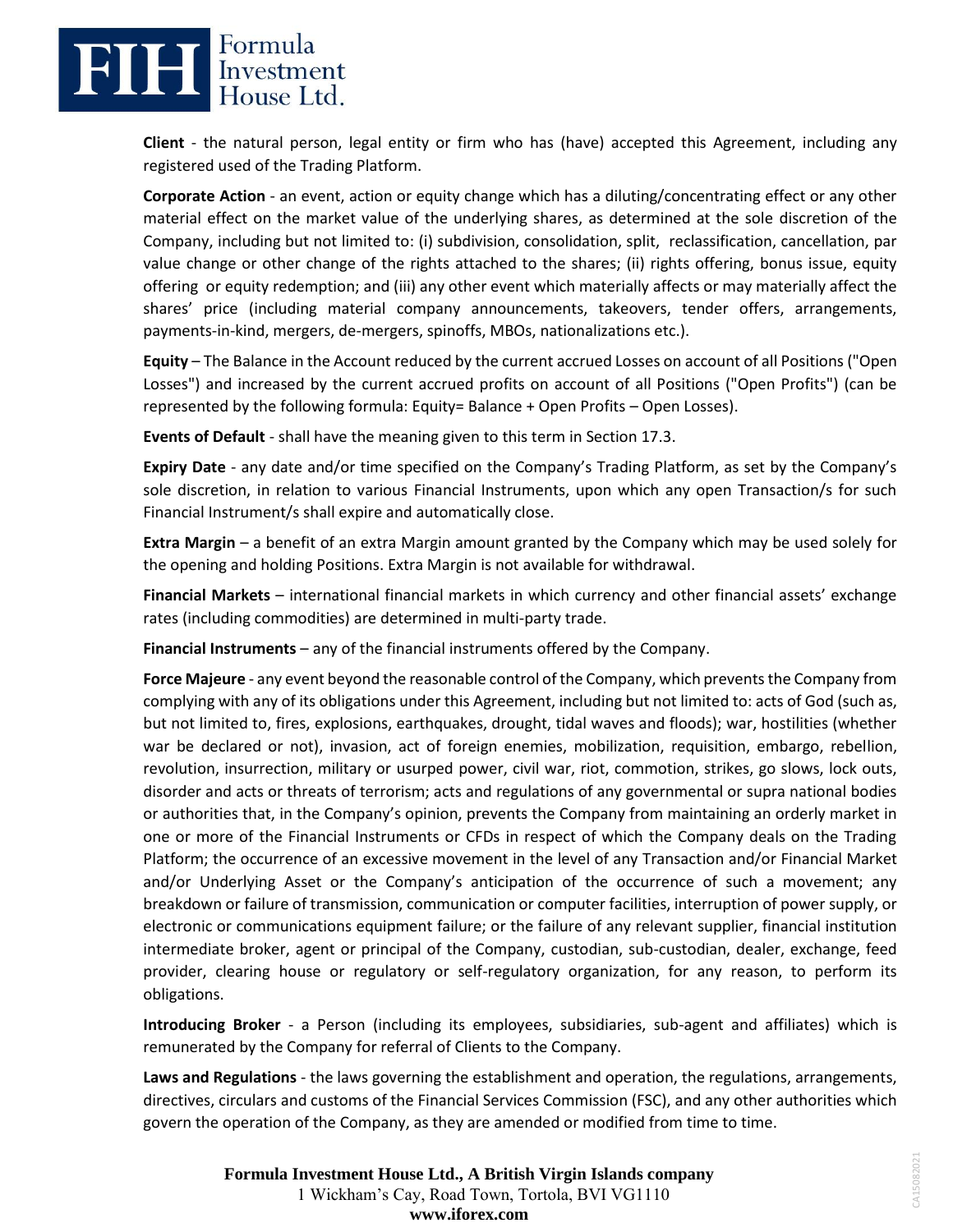

**Limit Order** – an instruction to open or close a Transaction at a price that may be available in the future which is executed in accordance with the Company's Order Execution Policy.

**Market Maker** - a professional participant in the financial markets who continuously offers purchase and sale prices for a Financial Instrument in order to buy and sell respectively to Clients interested in any particular Financial Instrument.

**Market Order** - an instruction to open or close a Transaction at the price currently indicated in the platform which is executed in accordance with the Company's Order Execution Policy.

**Margin** – the guarantee funds required to open, hold or close a Position, as determined in the Trading Conditions.

**Order** – Market Order, Limit Order, Call, Put.

**Person** - a natural person or a legal entity.

**Position** – means an outstanding Transaction for the sale or purchase of a Financial Instrument, held in the Account, which has not yet been closed.

**Registration Process** – the Client's application to open an Account with the Company which includes, but not limited to, the provision of the Client's personal and financial details and the identification and verification of the Client by the Company which shall conclude in either opening an Account or the rejection of the application.

**Services** - the services detailed in Section 4.1 hereunder.

**Spread** – the difference between the purchase price "ASK" (rate) and the sale price "BID" (rate) of the same Underlying Asset, at a given moment.

**Trading Account** – means the account which has a unique number, provided by the Company and maintained by a Client for the purposes of trading the Financial Instruments offered by the Company.

**Trading Conditions** – the specific trading conditions published in the Company's Website, including trading hours, minimum and maximum quantities, Corporate Actions, expiration dates, margin requirements, instrument specifications, Bonus Term and Condition and trading rules.

**Trading Platform** – the Company's proprietary on-line trading system (together with any other programs, tools, services, upgrades, bug fixes and updates if any, and the underlying code thereto).

**Transaction(s)** – either the buy or a sell of a CFD or any other Financial Instrument.

**Underlying Asset** - any share, ETF, commodity, future contract, exchange rate, indices, or other financial instrument, which form the underlying instruments of the CFDs offered through the Trading Platform.

**Used Margin** – the amount of funds that acts as collateral for the Client's Positions.

**Website** - the Company's website located at [www.iforex.in](https://www.iforex.in/) or any website owned and/or operated by the Company.

**Working Day** - any day on which banks are open for business in the BVI.

- 2.2. Words importing the singular shall import the plural and vice versa. Words importing the masculine shall import the feminine and vice versa.
- 2.3. Paragraph headings are for ease of reference only and are not intended to denote meaning.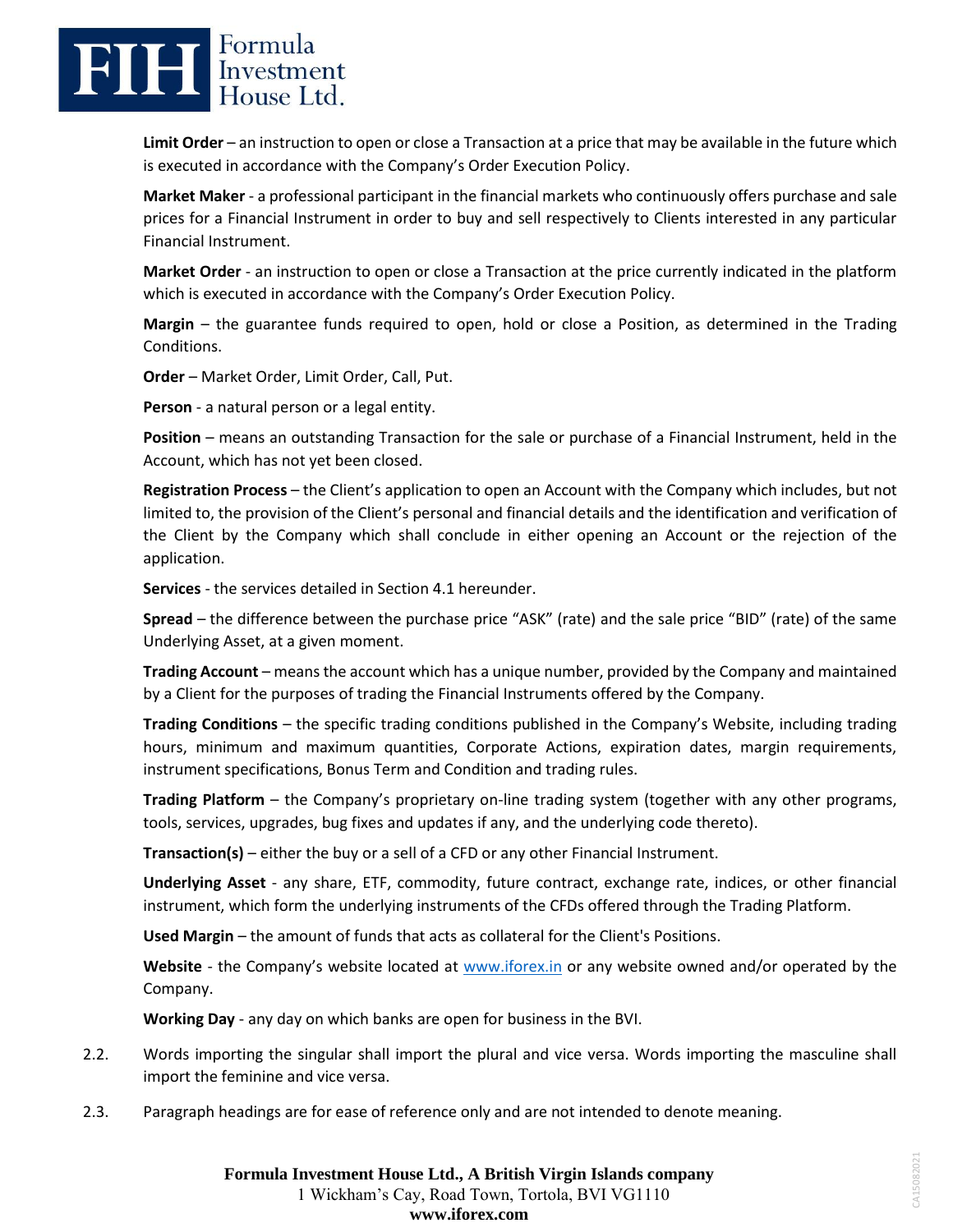

2.4. If there is any conflict between the provisions of this Agreement and relevant Laws and Regulations the Laws and Regulations shall prevail.

## **3. Acknowledgements Of Risks**

- 3.1. TRADING CARRIES A RISK TO YOUR CAPITAL AND MAY NOT BE SUITABLE FOR ALL INVESTORS.
- 3.2. The Services provided by the Company under the terms and conditions of this Agreement are only suitable for customers who understand the risks and have the experience in taking risks involved utilizing the Financial Instruments offered by the Company.
- 3.3. The Client unreservedly acknowledges and accepts that, regardless of any information which may be offered by the Company, the value of any investment in Financial Instruments may fluctuate downwards or upwards and it is even probable that the investment may be reduced to zero value.
- 3.4. The Client unreservedly acknowledges and accepts that it runs a great risk of incurring losses and damages as a result of the purchase or sale of any Financial Instrument via the Company and through the Trading Platform and accepts and declares that it is willing to undertake this risk.
- 3.5. The Client declares that it has read and understands and unreservedly accepts the following:
	- (a) Information of the previous performance of a Financial Instrument does not guarantee its current or future performance. The use of historical data does not constitute a binding or safe forecast as to the corresponding future performance of the Financial Instruments to which the said information refers.
	- (b) When a Financial Instrument is traded in a currency other than the currency of the Client's country of residence, any changes in the exchange rates may have a negative effect on its value, price and performance.
	- (c) A Financial Instrument on foreign markets may entail risks different to the usual risks of the markets in the Client's country of residence. In some cases, these risks may be greater. The prospect of profit or loss from transactions on foreign markets is also affected by exchange rate fluctuations.
- 3.6. The Client acknowledges and accepts that there may be other risks which are not contained in this Section 3 and that it has read and accepted all information under the titles "[RISK DISCLOSURE AND WARNING NOTICE](https://www.iforex.in/legal/risk-warning.pdf)" at the Website.

### 4. **Provision Of The Services**

- 4.1. Subject to: (i) the terms and conditions of this Agreement, (ii) the Client acceptance of this Agreement and all other applicable documents as the Company may require in its sole discretion, and (iii) the Company's acceptance of the Client's application to open an Account, the Company will: (a) Open an Account in the Client's name and allow the Client to enter into Transactions through the Trading Platform; (b) Act as a counter-party for the Client's Transactions; and (c) Provide such other products and services as the Company may, in its sole discretion, determine from time to time.
- 4.2. The Client acknowledges that the Services do not include the provision of investment advice. Any investment information as may be announced or provided by the Company or on its behalf does not constitute investment advice services whatsoever, or in any circumstances and shall be regarded as given for informative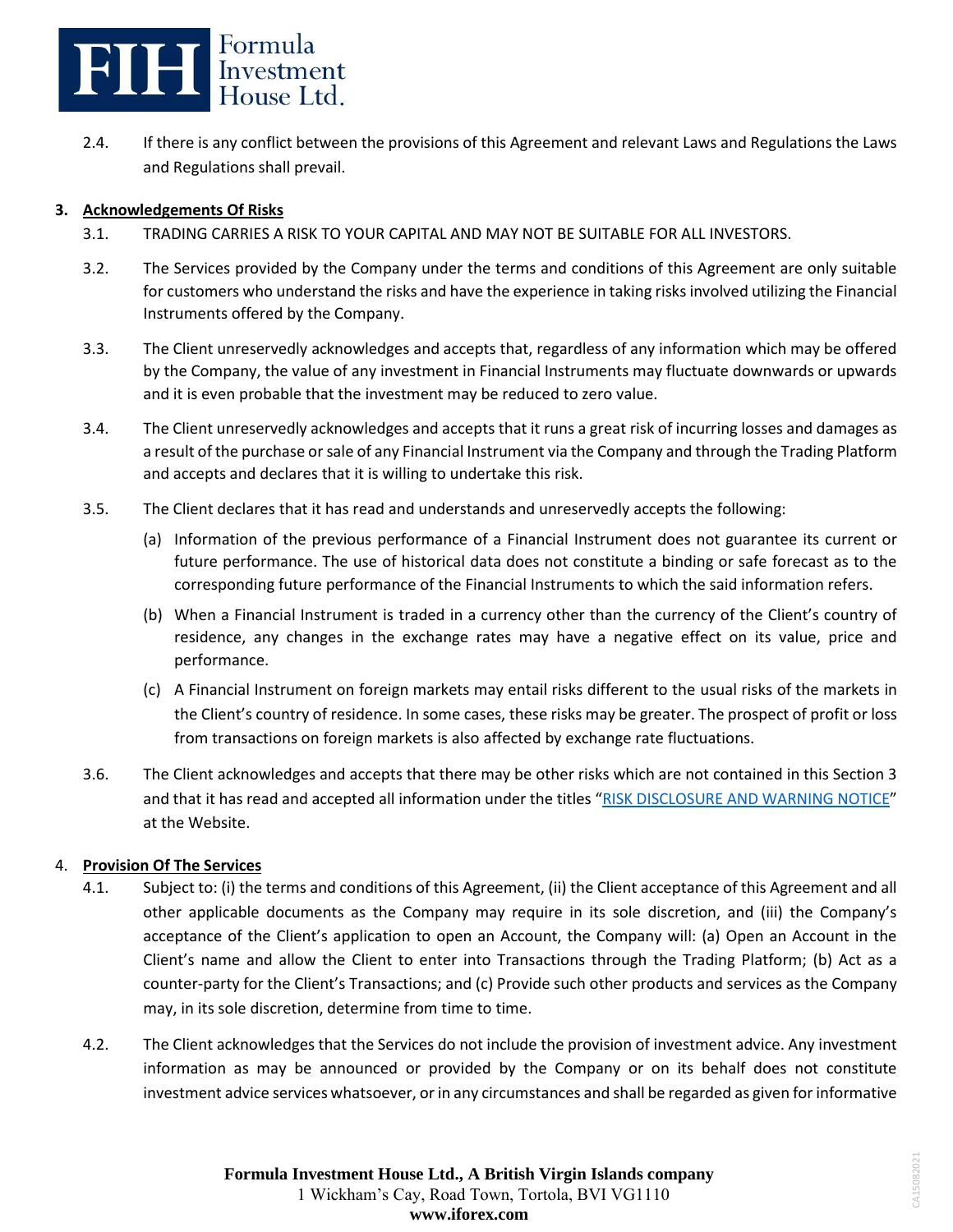# **FILE** Expressment

purposes only. No information announced or provided by the Company shall be deemed as an assurance or guarantee on the expected results of any Transaction.

- 4.3. The Client agrees and acknowledges that it is solely responsible for any investment strategy, Transaction or investment, composition of any account and taxation consequences and the Client shall not rely for this purpose on the Company. It is also understood and accepted that the Company shall not bear any responsibility in any manner or form whatsoever, regardless of the circumstances, for any such investment strategy, transaction, investment or information, composition of any Account or taxation consequences.
- 4.4. In relation to any orders placed with the Company, the Company will act as a Market Maker (principal). The Client is informed that following execution of any Order, the Company may, at the Company's sole discretion, subsequently hedge each Position with another financial firm (including companies within the group of companies of which the Company is a member), offset each Position with another Position, or retain a proprietary Position with the intention to obtain trading profits from such Positions.
- 4.5. The Company is authorized and regulated solely by the BVI Financial Services Commission and although its Services may be available in multiple languages, they are not intended to be offered to the residents of jurisdictions in which their offering is not allowed, including and without limitations, the United States of America.
- 4.6. The client represents, warrants and agrees that due to legal and/or regulatory restrictions the services of the company shall not be accessible in those jurisdictions where the offering of such services is not allowed, including and without limitation to the jurisdiction as aforementioned in clause 4.5, and the client hereby waives any claim in this regard that the client has or may have.
- 4.7. The Client understands and accepts that the Company is unable to provide the Client with any legal advice or assurances in respect of the Client's use of the Services and the Company makes no representations whatsoever as to the legality of the Services in the Client's jurisdiction. It is the Client's obligation to verify the relevant laws in the Client's jurisdiction before registering with the Website, applying for an Account and using the Services or Trading Platform. The Company does not intend to enable the Client to contravene any applicable laws and regulations. The Client represents, warrants and agrees to ensure that the use of the Trading Platform and the Services will comply with all applicable laws, statutes and regulations. The Company shall not be responsible for any illegal or unauthorized use of the Trading Platform or the Services by the Client. The Client should consult a legal counsel in the applicable jurisdiction if in doubts about the legality of the use of the Trading Platform and the Services under the laws of any jurisdiction that apply to the Client.

## **5. The Trading Platform**

- 5.1. The Client is hereby granted with a limited, revocable, personal, non-exclusive, nontransferable, non-sublicensable right, throughout the term of this Agreement, to access and use the Trading Platform and use it solely for the purpose of obtaining the Services set out in the Agreement, all in accordance with and subject to the terms of this Agreement.
- 5.2. The Trading Platform may contain software provided by third parties, and such third parties' software is provided "As Is" without any warranty of any kind.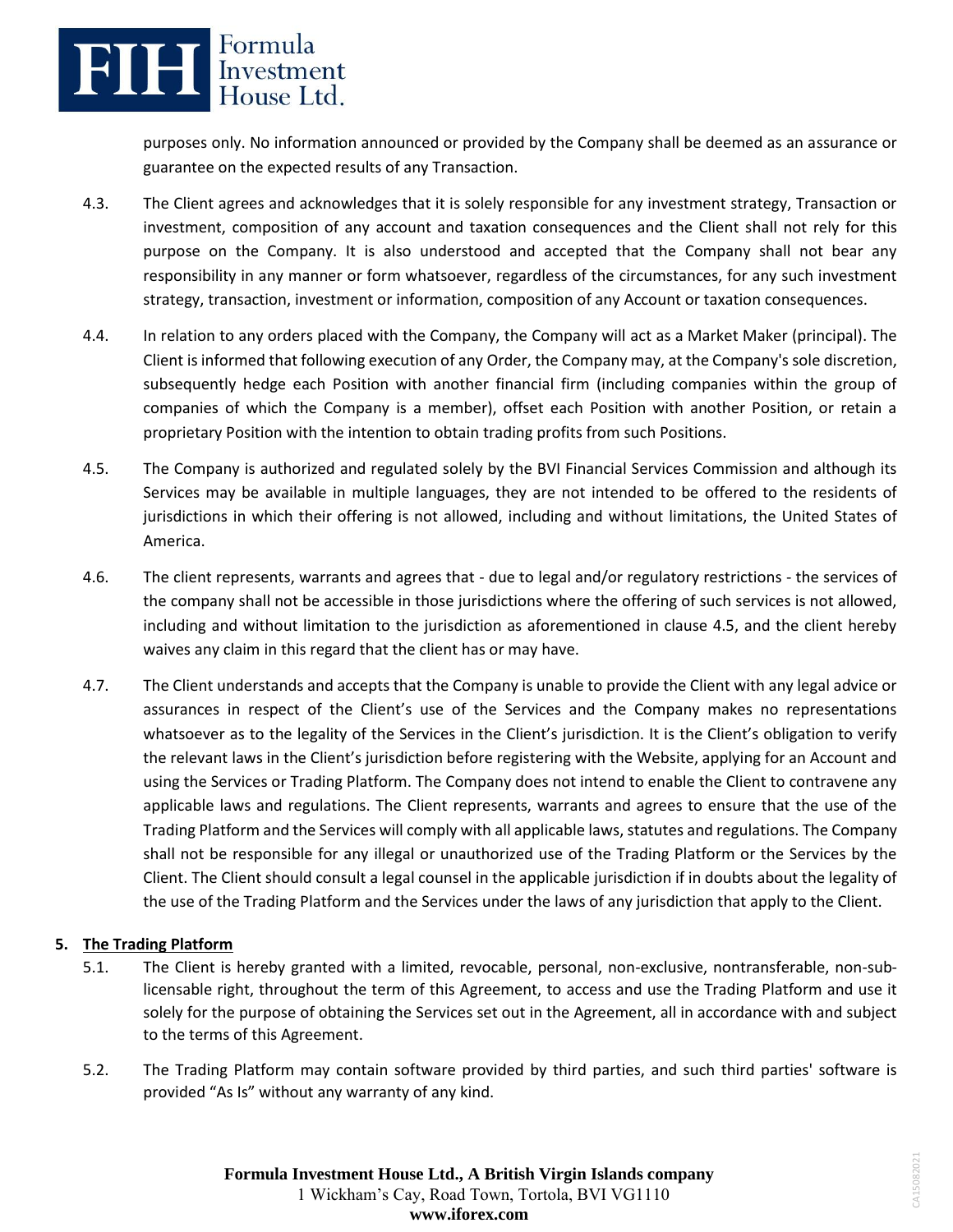

- 5.3. From time to time, acting reasonably, the Company shall have the right to add to, modify, or remove any of the Trading Platform(s) without liability under this Agreement. The Client agree to accept such modification(s) as part of this Agreement.
- 5.4. The Company makes no express or implied representation:
	- 5.4.1. that the Trading Platform will be available for access all the time, or at any time on a continuous uninterrupted basis (access to the Trading Platform may be affected, for example, by routine maintenance, repairs and upgrades);
	- 5.4.2. as to the operation, quality or functionality of the Trading Platform;
	- 5.4.3. that the Trading Platform will be free of errors or defects; and
	- 5.4.4. that the Trading Platform is free from viruses or anything else that has contaminating or destructive properties including where such results in loss of or corruption to the Client's data or other property.
- 5.5. The User agrees not to either intentionally, recklessly, negligently or otherwise:
	- 5.5.1. use the Trading Platform for unlawful purposes or in any manner that breaches the terms of this Agreement;
	- 5.5.2. (nor attempt to) interfere with or disrupt the proper operation of the Trading Platform, hardware, systems or networks, including (but not limited to) knowingly or negligently transmitting files that may contain malicious content capable of interfering in any way with the operation of the Trading Platform;
	- 5.5.3. take any action which does or may cause the provision of the Trading Platform to other users to be interrupted or degraded.
- 5.6. The Client accepts and understands that the Company reserves the right, in its sole discretion and without derogating from any other right it may have, to terminate or limit its access to the Trading Platform, or part of it, if the Company suspects that the Client have allowed such use of the Trading Platform.
- 5.7. When registering the Client shall receive the Access Codes which are confidential and should not be disclosed to any other person.
- 5.8. The Client shall keep in a safe place the Access Codes and shall make all necessary efforts to keep its Access Codes secret and known only to it. Also, the Client will be liable for all Orders, Positions and Transactions given through and under its Access Codes and any such Orders received by the Company will be considered as received from the Client. In cases where a third person is assigned as an Authorized Person, the Client will be responsible for all Orders given by the Authorized Person.
- 5.9. The Client undertakes to notify the Company immediately if it comes to its attention that its Access Codes have been discovered or disclosed or are being used by an unauthorized third party. The Company may investigate such matter, and the Client will cooperate with the Company, as the Company may request, in the course of such investigation.
- 5.10. The Client acknowledges that the Company bears no responsibility if unauthorized third persons have access to information, including electronic addresses, electronic communication and personal data, when the above are transmitted between the Client and the Company or any other party, using the Internet or other network, network communications protocol, communication facilities, telephone, or any other electronic means.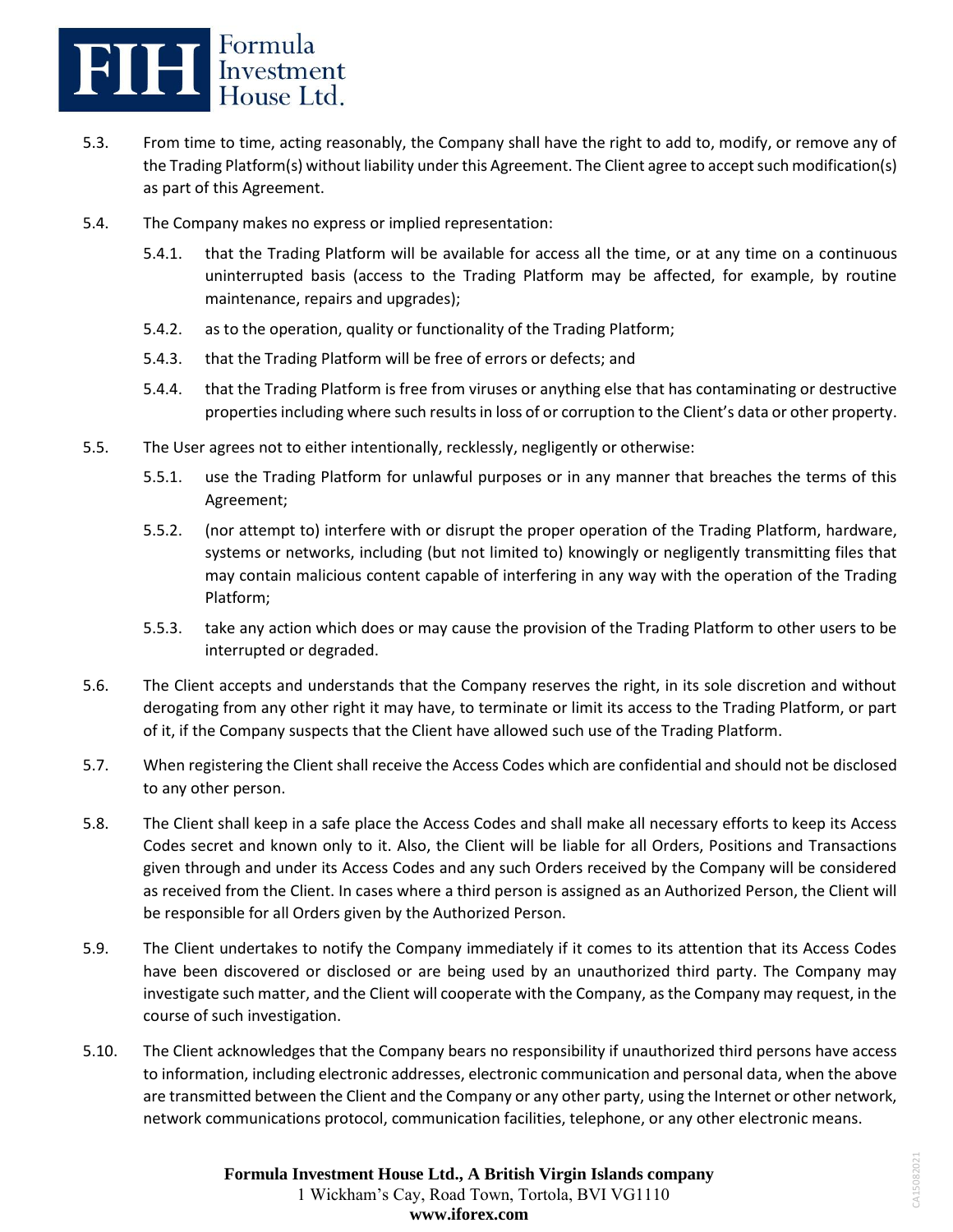

## **6. Account Opening**

6.1. Eligibility

The following persons may not use the Trading Platform, open an Account, enter into Transactions with the Company or use any of its services:

- 6.1.1. Any persons who is under the age of 18 or the age of legal consent for entering into Transactions with the Company and/or obtaining its services under the laws of its jurisdiction, whichever is higher.
- 6.1.2. Any person included in the List of Specially Designated Nationals and Blocked Persons maintained by OFAC and any Person who reside in jurisdictions in which CFD trading or any other leverage or margin based financial trading is illegal or in any other jurisdiction in which the Company, at its sole discretion, does not offer its services, including without limitation, the United States of America, the British Virgin Islands, Australia, New Zealand, Israel, Iran, Syria, North Korea, Brazil, as well as countries in respect of which OFAC administers and enforces economic and trade sanctions based on U.S. foreign policy and national security goals and other countries as set out in the Company's Website.

## 6.2. Registration Process

- 6.2.1. In order to open an account the Client shall be required to successfully conclude the Registration Process as determined by the Company, at its sole discretion and, in accordance with section 9.2.1 hereunder, make a first deposit.
- 6.2.2. During the Registration Process and prior to opening the Account and the transmission and execution of Orders, the Client shall be requested to provide the Company with identification details and documents (which shall typically include but not limited to, an identity card or passport, proof of address such as a recent utility bill, and proof of the Client's payment method), as well as details regarding the origin of its funds and its financial status, experience and education. With Clients who open a joint Account (collectively the "Joint Owners"), each joint owner shall be required to separately complete the Registration Process. Such information and documents may further be requested periodically and where the Company, at its reasonable discretion, finds that such information or documentation is required.
- 6.2.3. The Client warrants and represents that at all times the all information provided to the Company shall be true, accurate, up to date and complete and that the Client shall update the Company in writing or through the Trading Platform (where available) upon any change to the information provided.
- 6.2.4. The Client hereby agrees that the information collected and obtained from the Client may be used by the Company, its agents and service providers other entities in the Company's group and regulatory bodies to conduct identity, fraud, AML, credit and other checks and hereby authorized the above entities to conduct the above checks. The Company may further use the information in order to assess whether the Financial Instruments offered in the Trading Platform are appropriate for the Client. The Company shall use all the information obtained from the Client in accordance with its Privacy Policy.
- 6.2.5. The Client acknowledges that the Company is under no obligation to accept its application for an Account and that during or following the Registration Process, the Company may, at its sole discretion, reject the application. The Client further agrees that until the satisfactory conclusion of the Registration Process and the opening of an Account or the rejection of the application, the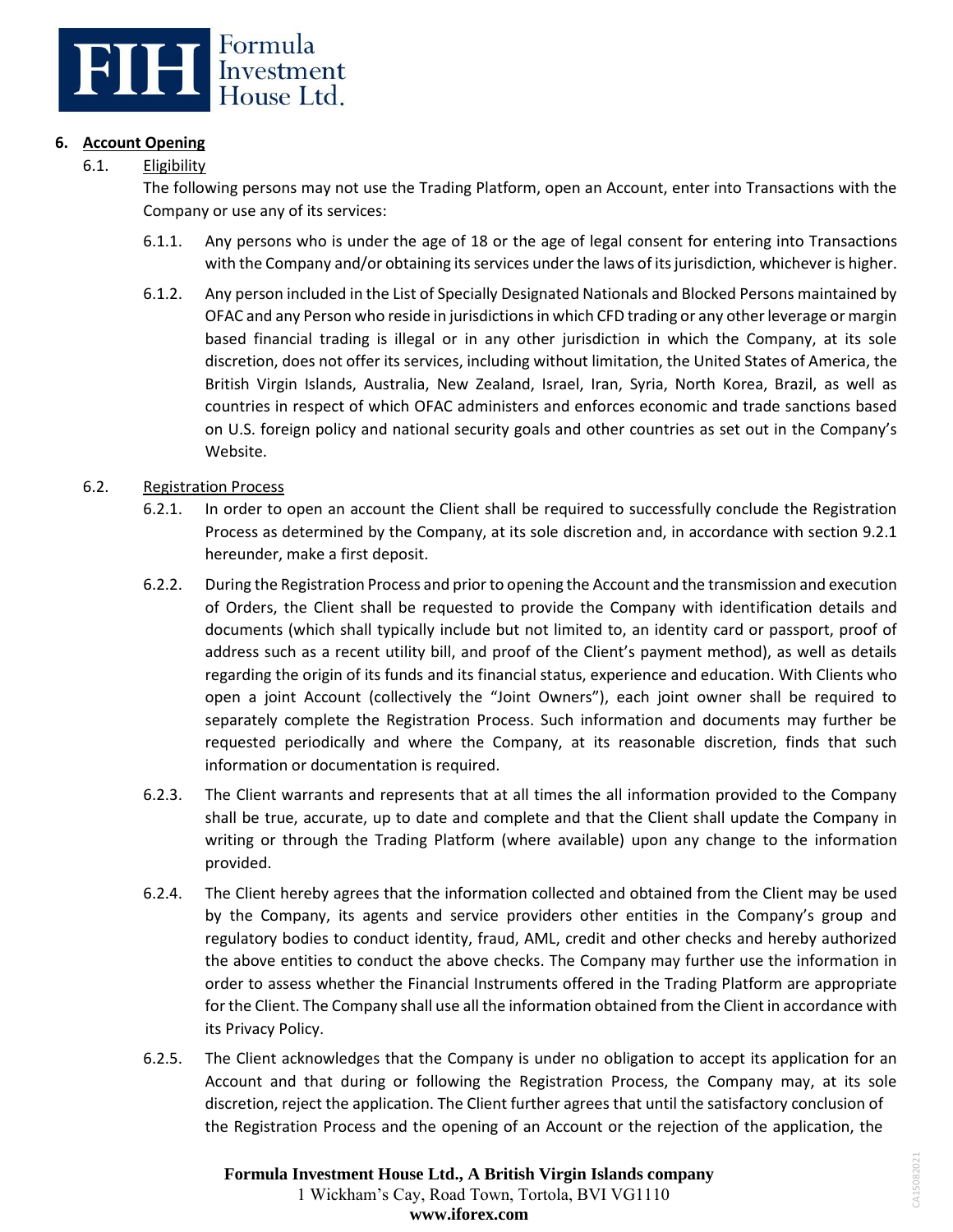

access to the Company's services and the Trading Platform may be limited. The Client further agrees that if, during the Registration Process or at any time thereafter, the Company suspects that the Client had breached its representations and warranties made herein, provided the Company with inaccurate, incomplete or false information or documents, did not receive the information or documentation required within the time frame determined by the Company or has reasonable grounds to suspect that the Account constitutes or may constitute an Anti-Money-Laundering and Prevention of Terrorism Financing or other regulatory risk, the Company may freeze the Account, either by prohibiting additional deposits, declining Orders, declining or delaying any withdrawal requests, refunding balance to the deposit source, terminating existing Positions and/or any other means it is allowed or required, subject to Applicable Law. The Client agrees that the Company shall not be liable for any loss, damage or expense of any kind which the Client may suffer as a result of such cases.

6.2.6. Notwithstanding the above, on a case by case basis and at the Company's sole discretion, the Company may provide the Client an Account in non-trading/no Service (read only) mode or an Account with limited trading possibilities (such limitations may include a maximum amount which may be invested or a limit on duration of trading) or in other mode that may be provided by the Company from time to time, during and following the Registration Process. The Client acknowledges and agrees that should the Client fail to comply with the Company's Registration Process and/or antimoney-laundering requirements, the Company shall have the right to immediately limit or terminate the Services in accordance with Section 17 of this agreement.

### 6.3. Joint Owners

- 6.3.1. Joint Owners acknowledge that: (a) All of the Joint Owners shall be jointly and severally liable for the obligations assumed in this Agreement; (b) Each joint owner shall be required to separately complete the Registration Process; (c) Any one or more Joint Owners shall have the authority to act on behalf of all Joint Owners, all without notice to the other Joint Owners; (d) Each Joint Owner hereby appoints each and every other Joint Owner as his/her agent and confers upon each and every Joint Owner the broadest possible power with respect to the Account; (e) The Company is authorized to act on the instructions of any Joint Owner, without further inquiry with regard to all Transactions, including without limitation, any transfer of funds, the placement of Orders and the disposition of any or all assets in the Account. The Company shall have no responsibility for further inquiry into such apparent authority, and shall bear no liability for the consequences of its acts or omissions made in reliance upon any such Instructions; (f) Each Joint Owner agrees to indemnify and save the Company harmless from and against any and all claims that may arise as a result of the Company following the Instructions given to it by any Joint Owner.
- 6.4. Authorized Persons
	- 6.4.1. The Client has the right to appoint an Authorized Person to give Orders to the Company, provided that the Client has notified the Company in writing, of exercising such a right and that the Authorized Person is approved in writing by the Company. Any such approval shall be at the Company's sole discretion. In order to approve the Authorized Person the Company may require the Approved Person to provide identification details and other documents and information. By appointing an Authorized Person the Client waives any claim or demand it may have against the Company, its directors, employees, shareholders and agent with respect to any damage it may incur due to any action or omission of the Authorized Person.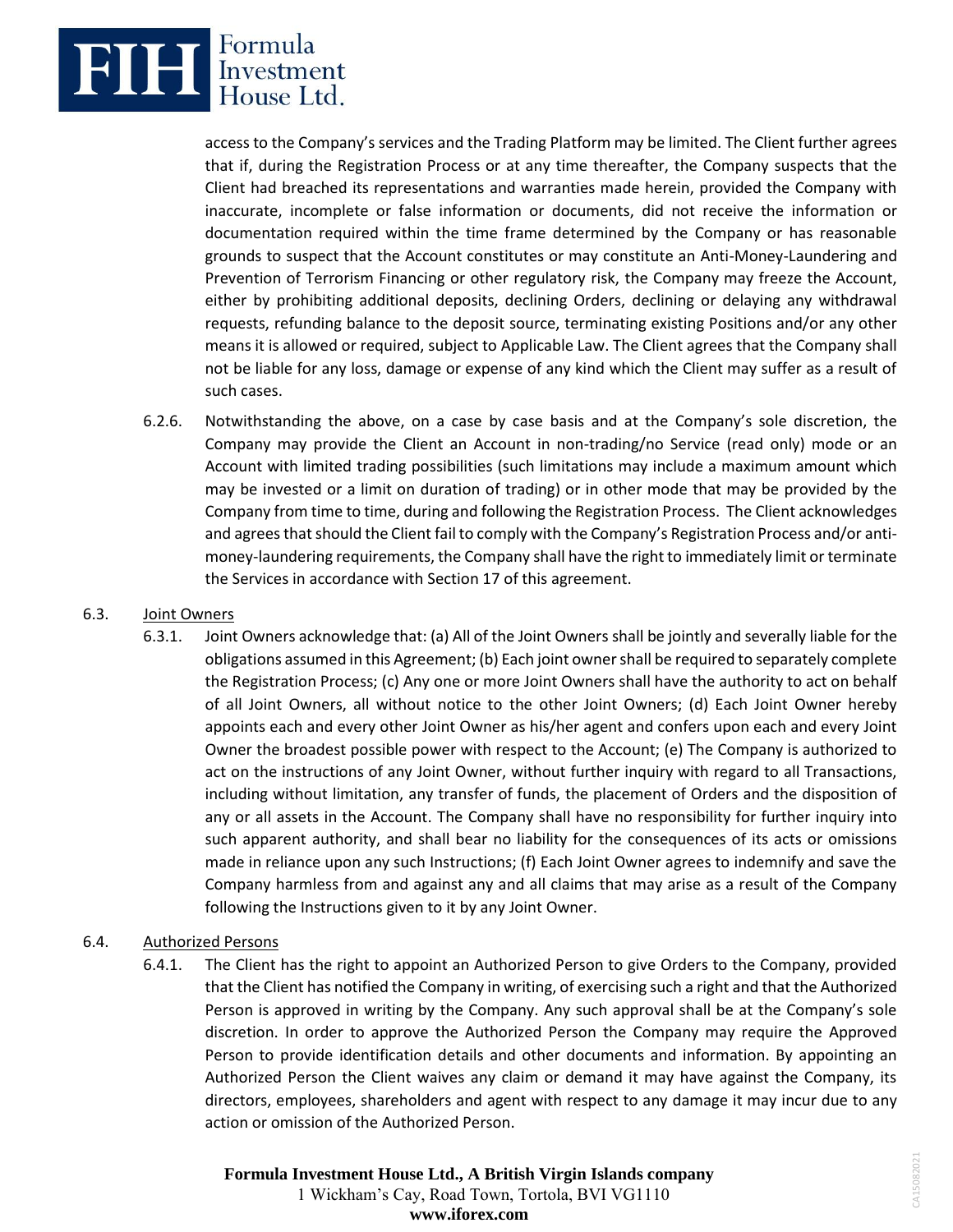

- 6.4.2. The Company, in accordance with general rules regarding power of attorneys, is entitled to receive Orders from an Authorized Person.
- 6.4.3. Unless the Company receives a written notification from the Client for the termination of the said Authorized Person's appointment, the Company will continue accepting Orders given by this Authorized Person on the Client behalf.
- 6.4.4. The Company may refuse to approve the nomination of an Authorized Person, or act upon any instruction from an Authorized Person in: (i) the Event of Default; (ii) the event where the Company suspects that the disposal pursuant to the instruction submitted is made in violation of the Laws and Regulation, any other applicable laws and regulations, usual market practice and including but not limited to legislation on money laundering, insider trading, or applicable bankruptcy or insolvency laws; or (iii) if the disposal will put the Clients or the Company at any economic or legal risk; (iv) if the Company suspects that the Client or the Authorized Person are trading or otherwise using the Company's services in a fraudulent, manipulative or dishonest manner; (v) for any other reason whatsoever at the Company's sole discretion.
- 6.4.5. If the Client wishes to terminate a nomination of an Authorized Person, the written notification for the termination has to be received by the Company with at least 5 days' notice prior the termination date.

## **7. Client's Warranties & Representations**

- 7.1. The Client warrants and represents to the Company that:
	- 7.1.1. The Client has read and fully understood the terms of this Agreement.
	- 7.1.2. The Client is Legally of Age as defined in this Agreement, is of sound mind and capable of taking responsibility for its actions.
	- 7.1.3. The Client is duly authorized to enter into this Agreement, to give Orders, instructions and requests, appoint an Authorized Person and to perform its obligations hereunder.
	- 7.1.4. The Client is the individual who has completed the Registration Process or, if the Client is a legal entity, the person who has completed the registration on the Client's behalf is duly authorized to do so and has the authority to bind that legal entity to this Agreement.
	- 7.1.5. The Client is not an employee, director, associate, agent, affiliate, relative, or otherwise connected to the Company, other entities in the Company's group or any affiliate thereof.
	- 7.1.6. The Client is not an employee of any firm whose securities are an underlying asset of a CFD offered by the Company or of an exchange in which the Underlying Asset is traded.
	- 7.1.7. The Client has read the [Risk Warning](https://www.iforex.in/legal/risk-warning.pdf) and is fully aware that there is a risk of losing money when trading Financial Instrument and is fully responsible for any such loss. In relation to Client's losses it shall have no claims whatsoever against the Company or any of its partners or their respective directors, officers or employees.
	- 7.1.8. All details provided by the Client to the Company either during the Registration Process, in relation to an Authorized Person or at any time thereafter, including as part of any payment deposit transaction, are true, current, correct and complete and match the name(s) on the credit/debit card(s) or other payment accounts to be used to deposit or receive funds in the Client's Account.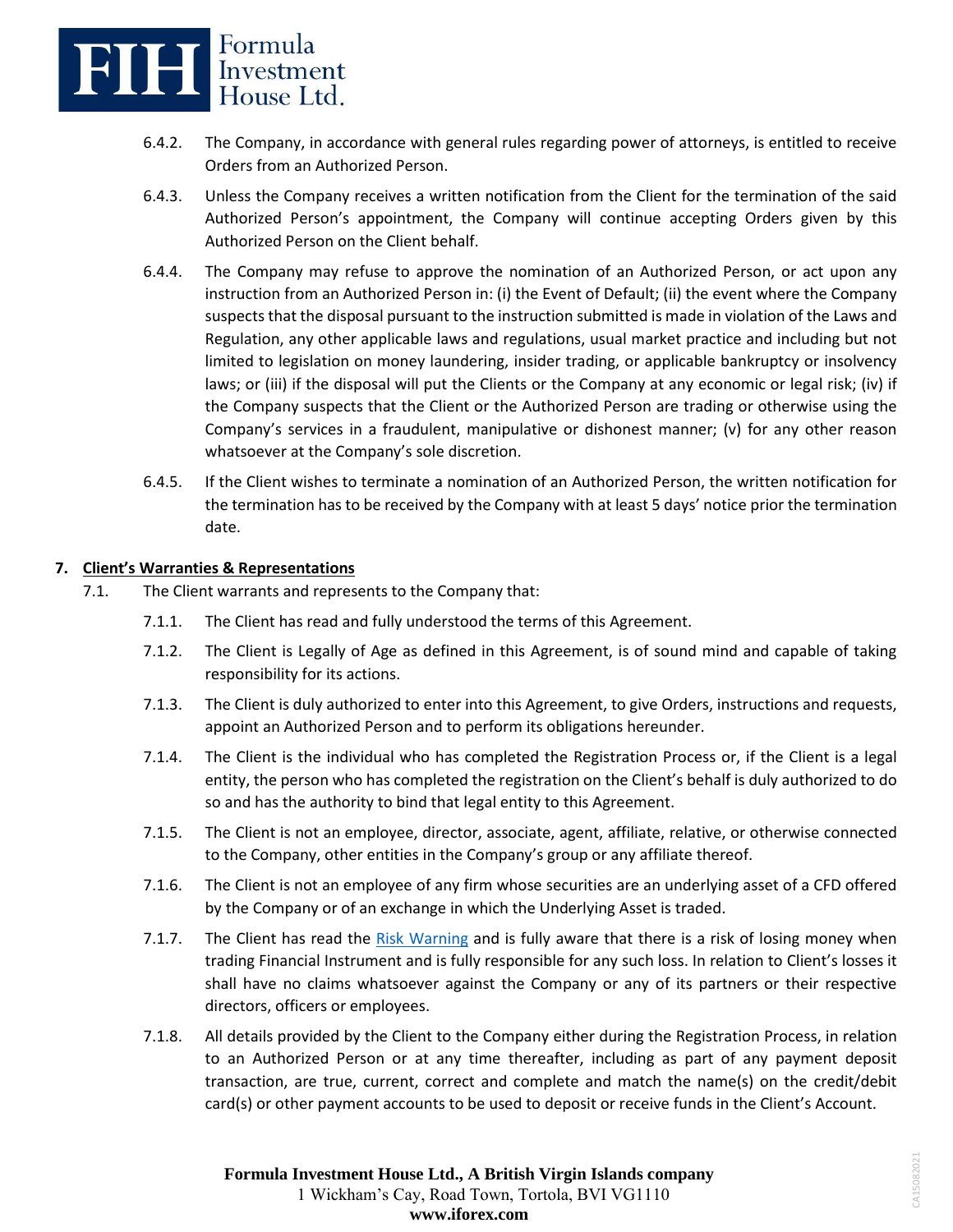

- 7.1.9. All actions performed under this Agreement will not violate any law, regulations or rule applicable to the Client or to the jurisdiction in which the Client is resident, or any agreement by which the Client is bound or by which any of the Client's assets or funds are affected.
- 7.1.10. The Client has chosen the particular type of service and Financial Instrument, taking its total financial circumstances into consideration which it consider reasonable under such circumstances.
- 7.1.11. The Client is not a Politically Exposed Person and will promptly notify the Company if at any stage during the course of this Agreement he or she becomes a "Politically Exposed Person". For the purpose hereof, a "Politically Exposed Person" shall mean: an individual who is or has been entrusted with prominent public functions and members of his immediate family, or persons who are known to be close associates of such individuals. PEPs may be domestic or foreign and generally comprise persons who are Heads of State/government, cabinet ministers/secretaries of state, judges (including magistrates where they exercise enormous jurisdiction), senior political party functionaries and lower political party functionaries with an influencing connection in high ranking government circles, military leaders and heads of police and national security services, senior public officials and heads of public utilities/corporations, members of ruling royal families, senior representatives of religious organizations where their functions are connected with political, judicial, security or administrative responsibilities. The Client acts for itself and not as a representative or a trustee of any third person, unless the Client produced, to the satisfaction of the Company and at its sole discretion, a document and/or powers of attorney enabling the Client to act as representative or trustee of any third person.
- 7.1.12. All funds deposited by the Client in the Account belong to the Client, are free of any lien, charge, pledge and any other encumbrance and were not obtained by the Client, either directly or indirectly, from illegal activity. If the company reasonably suspects that the client is in breach of the above warranty, it may, without derogating from its other rights under this agreement and applicable law, to freeze the Account, either by prohibiting additional deposits, declining Order and/or declining or delaying any withdrawal requests, terminating existing Positions and/or any other means it is allowed or required to take under Applicable Law. The Client agrees that the Company shall not be liable for any loss, damage or expense of any kind which the Client may suffer as a result of such cases.
- 7.1.13. The Client acknowledges that all Transactions will be performed only through the Trading Platform provided by the Company and the Financial Instruments are not transferable to any other Trading Platform whatsoever.
- 7.1.14. The Client agrees not to use the Trading Platform and/or give an Order or enter into Transaction within the definition of market abuse or in any other abusive way, including lag trading and/or usage of server latency, price manipulation, time manipulation, scalping or any other practices which are illegal and/or are utilized to give the Client an unfair advantage or which the Company considers at its sole discretion as inappropriate and outside the scope of this Agreement and/or as unfair business conduct. Such practices may further include holding long and short Positions in the same or similar instruments at similar times, including through different accounts, accounts held with different entities connected to the Company or together with others, for the purpose of manipulating or taking advantage of the Company or any of the services and benefits it may offer.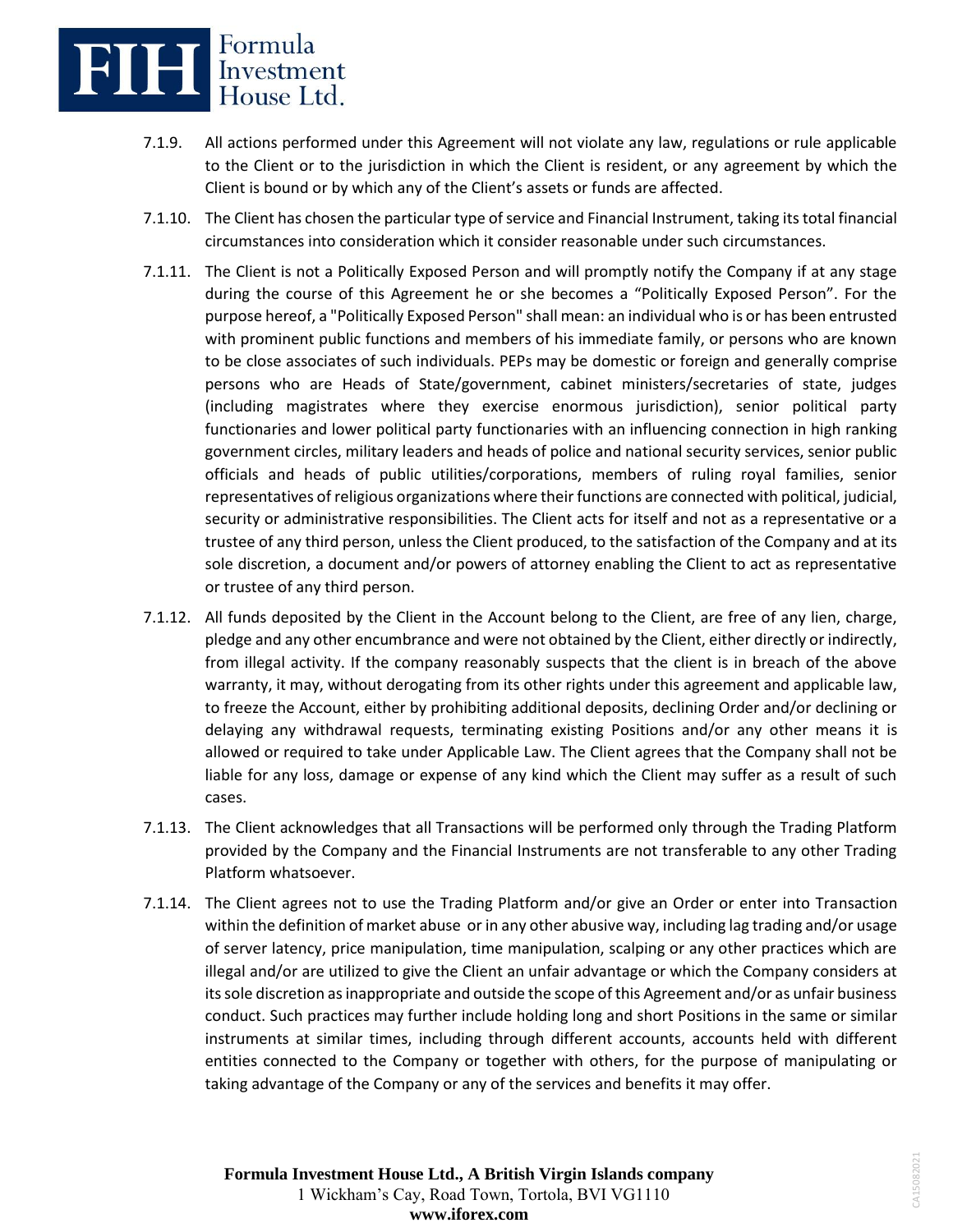

- 7.1.15. The Client shall not use any software for the purpose of automatic/algorithm trading in the Account. Furthermore the Client shall not use or allow the use of a device which is performing transactions in any manner obstructing and/or interfering with the regular and ordinary carrying out of such transactions as contemplated by the Company (i.e. using expert advice software, auto clicker and similar software).
- 7.1.16. The Client shall not allow any third party (including a relative) other than an Authorized Person to use its Account, Access Codes or identity to access or use the Services (including by depositing funds from third parties) or the Trading Platform and the Client shall be fully responsible for any activities undertaken on its Account by a third party using the Client's Access Codes.
- 7.1.17. The Client is solely responsible for any telecommunications networks and Internet access services and other consents and permissions required in connection with its use of the Website, the Trading Platform and the Services. Client shall be responsible for all access and service fees necessary to connect to the Website and the Trading Platform and assumes all charges incurred in accessing such systems. The Client further assumes all risks associated with the use and storage of information on its personal computer or on any other computer or electronic device through which the Client will gain access to the Website, the Trading Platform and the Services.
- 7.1.18. The Client will implement, operate and maintain appropriate protection in relation to the security and control of access to its computer, and against computer viruses or other similar harmful or inappropriate materials, devices, information or data.
- 7.1.19. The Client shall not use any electronic communication feature of a service on the Website for any purpose that is unlawful, tortuous, abusive and intrusive on another's privacy, harassing, libelous, defamatory, embarrassing, obscene, threatening or hateful.
- 7.1.20. The Client shall use the Services only in good faith. In the event that the Company deems that the Client has been using the Services in bad faith the Company shall have the right to close the Client's Account and the Company shall be entitled to retain all monies therein. Client hereby expressly waives any future claims against the Company in such regard.
- 7.1.21. The Client will not commit any acts or display any conduct that damages the reputation of the Company.
- 7.1.22. The Client shall use the Trading Platform in accordance with the terms of this Agreement.
- 7.1.23. The Client's use of the Website is subject to the Website's Terms of Use which are available in the Website and constitute an integral part of this Agreement.

### **8. Electronic Trading**

- 8.1. When using the Website or Trading Platform, the Client will not, whether by an act or omission, do anything that will or may violate the integrity of the Company's electronic or computer system or cause such system to malfunction. The Client is solely responsible for providing and maintaining the equipment necessary to access and use the Website or Trading Platform.
- 8.2. The Client acknowledges that the internet may be subject to events which may affect the Client's access to the Website or Trading Platform, including but not limited to interruptions or transmission blackouts. The Company is not responsible for any damages or losses resulting from such events or for any other losses, costs,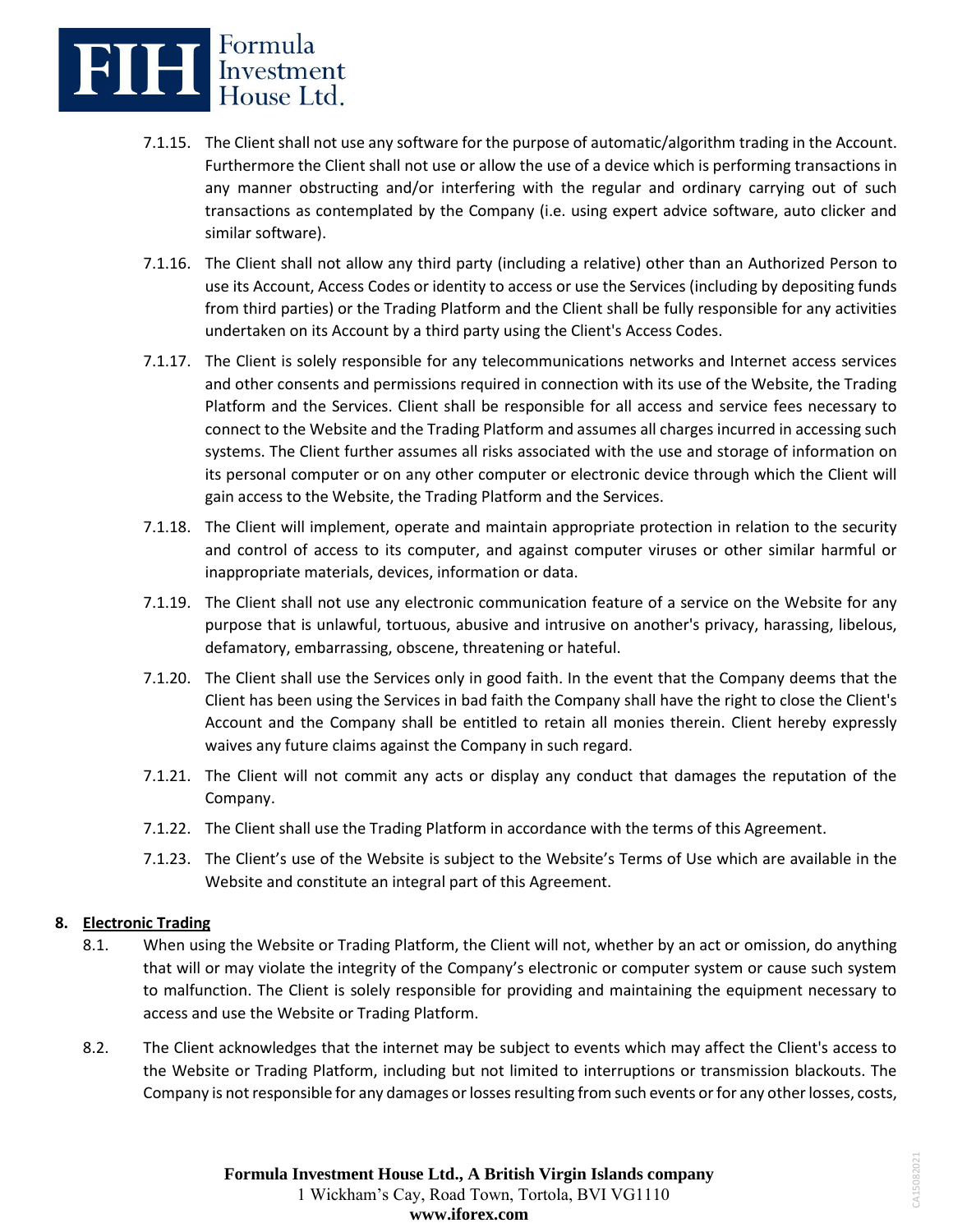## **ELLE** Expressment

liabilities, or expenses (including without limitation, loss of profit) which may result from the Client's inability to access the Website or Trading Platform or delay or failure in sending Orders.

- 8.3. The Company cannot be responsible for not fulfilling any obligations under this Agreement because of internet connection failures or public electricity network failures or hacker attacks. The Company will not be responsible for executing any Orders as a result of the foregoing. In the case of such electricity/communication/Internet failures, if the Client wishes to place an Order, then the Client may (where applicable) telephone our customer support and give a verbal instruction. The Company reserves the right to decline any verbal instruction in cases where its telephone recording system is not operational or in cases where the Company is not satisfied of the caller's/Client's identity or in cases where the Transaction is complicated or in cases where the quality of the line is poor. The Company further reserves the right to ask the Client to give instructions regarding the Client's transactions by other means that it deems appropriate.
- 8.4. The Company shall not be held responsible in the case of delays or other errors caused during the transmission of Orders and/or messages via computer or other electronic device used to access the Trading Platform. The Company shall not be held responsible for information received via computer or for any loss which the Client may incur in case this information is inaccurate.

## **9. Client's Account**

- 9.1. General
	- 9.1.1. The Client acknowledges and agrees that unless otherwise agreed in writing, any assets in the Client's Account shall be held in an account or accounts maintained by, and in the name of, the Company and at the Bank Account/s of the Company's choice and that the assets in the Client's Account shall be commingled with the assets of other customers of the Company (omnibus accounts). The Client acknowledge that the Company may, in its sole discretion, limit the number of Accounts that the Client may hold, maintain or acquire. The Company may keep merchant accounts in its name with payment services providers used solely for the purpose of settlement of Client's payments. The Company may outsource the operational and administrative aspects of credit cards' payment processing to and from the Client's Account to its subsidiary, Formula Investment House B.O.S. ("FIH B.O.S"), a company registered under the laws of the Republic of Cyprus. In such circumstances, such aspects shall be governed by the terms of the agreement between the Client and FIH B.O.S. [https://www.iforexae.com/legal/fih-bos-service-agreement.pdf.](https://www.iforexae.com/legal/fih-bos-service-agreement.pdf) Notwithstanding the above, the Company shall remain responsible for the handling of Clients' money.
	- 9.1.2. The Company shall not be liable for any losses that the Client may incur due to insolvency or any other analogous proceedings or failure of the financial institute or payment service provider in which Client's funds are held. The financial institution to which the Company will process Client money may hold it in an omnibus account. Hence, in the event of the insolvency or any other analogous proceedings in relation to that financial institution, the Company may only have an unsecured claim against the financial institution on behalf of the Client, and the Client will be exposed to the risk that the money received by the Company from the financial institution is insufficient to satisfy the claims of the Client.
	- 9.1.3. The Company shall have a lien on all the amounts which are deposited in the Accounts and on statements of Financial Instruments of the Client, to the extent that there remain amounts due by the Client to the Company. Before the exercise of the said right, which does not require the Client's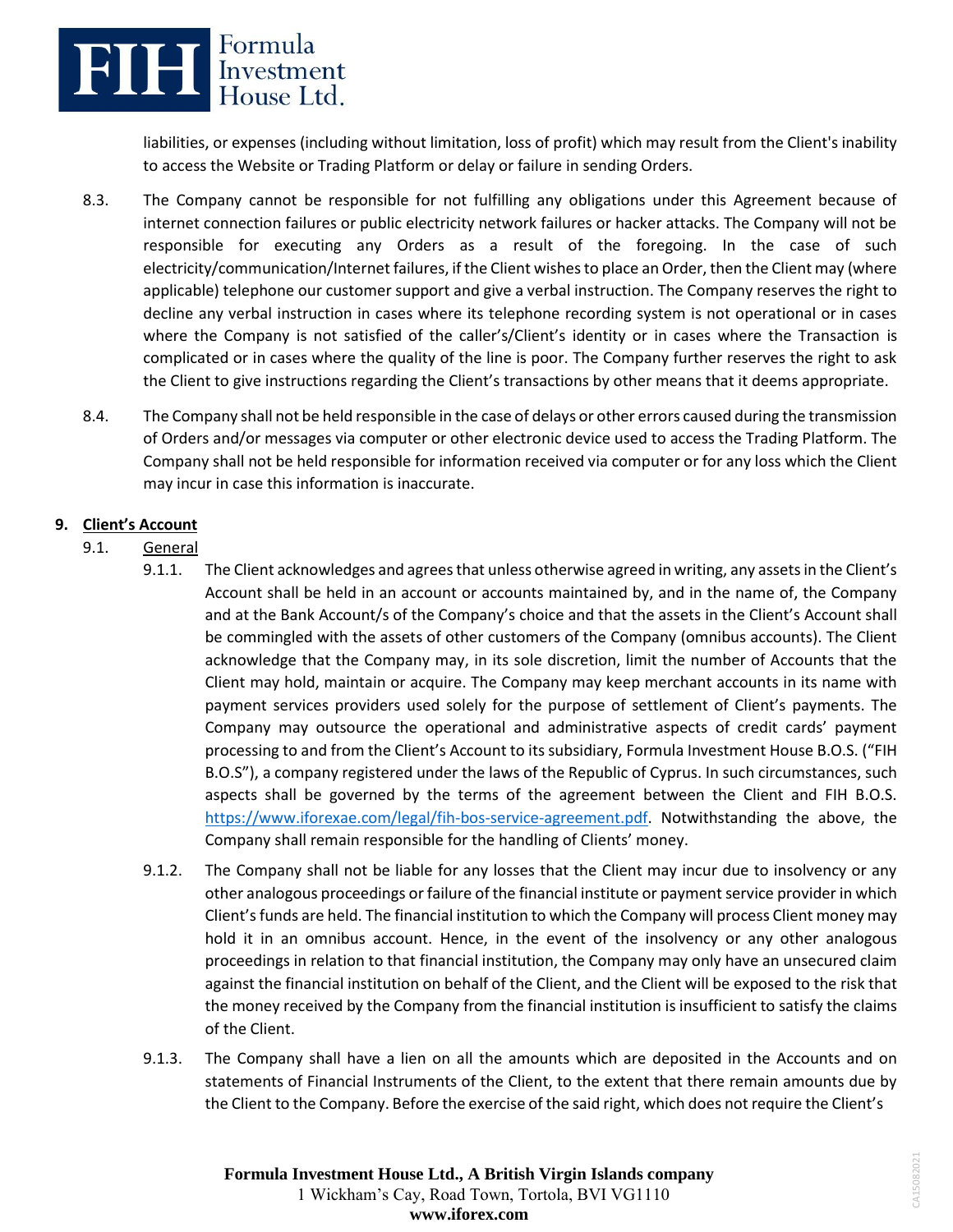

consent, the Company shall give the Client notice stating its intention to exercise the lien, as well as the deadline upon the expiry of which the Company shall exercise the said right.

- 9.1.4. The Company retains a right of set off and may, at its discretion, from time to time and without the Client's authorization, set-off any amounts held on behalf or to the credit of the Client against the Client's obligation to the Company and/or merge any Accounts of the Client with the Company. Unless otherwise agreed in writing by the Company and the Client, this Agreement shall not give rise to rights of credit facilities.
- 9.1.5. The Client agrees to waive any of his rights to receive any interest earned in the money held in the Bank Account and consents that the Company will benefit from such interest earned to cover registration, general expenses, charges, fees or interest related to the administration and maintenance of the Bank Account.
- 9.1.6. The Client hereby irrevocably authorizes the Company to:
	- (a) Credit the Client's Account for all deposits, realized profits, dividends (in long Positions) and Overnight Financing;
	- (b) Debit the Client's Account for all withdrawals, realized losses, dividends (in short positions), Overnight Financing and Fees; and
	- (c) Make any other adjustment in the Client's Account as the Company may deem necessary in its sole discretion, acting reasonably and in accordance with the term of this Agreement.
	- (d) In case of a negative Balance in any of the Accounts of the Client, the Company can transfer such an amount from any other Account of the Client to that Account to cover the negative Balance.

## 9.2. Deposits

- 9.2.1. The Company shall allow the Client to fund the Account without minimum deposit threshold. However, in order to open an Account, the Client shall have to deposit a minimum amount per the Company's specifications detailed on the Website. Such sums of minimum deposit may vary from time to time.
- 9.2.2. The Company shall accept deposits only through the means indicated in the Trading Platform and shall not accept cash deposits.
- 9.2.3. The Company shall accept only deposit of funds that transferred to the Company, from the Client's bank account or through means of transfer that are linked to a bank account that is in the name of the Client. The Company shall not accept deposit from other third parties which are not the Client. Subject to applicable law and the terms of this Agreement, the Company must be satisfied that the depositing entity is the Client or the Authorized Person before making any amount available to the Account, otherwise the Company reserves the right at its sole discretion to refund or send back the net amount received to the remitter by the same method as received. The Company accepts no responsibility for any funds not deposited directly into Company's Bank Account.
- 9.2.4. In order to use the Services the Client understands and accepts that first it shall require depositing funds in the Account. In order to secure the identity of the Client, the Company must receive sufficient information about the transfer from the sending bank to make a certain identification of which Client and which account the funds shall be registered on. Therefore, the Client understands and accepts that the Company shall credit the Account only when all details of the transfer are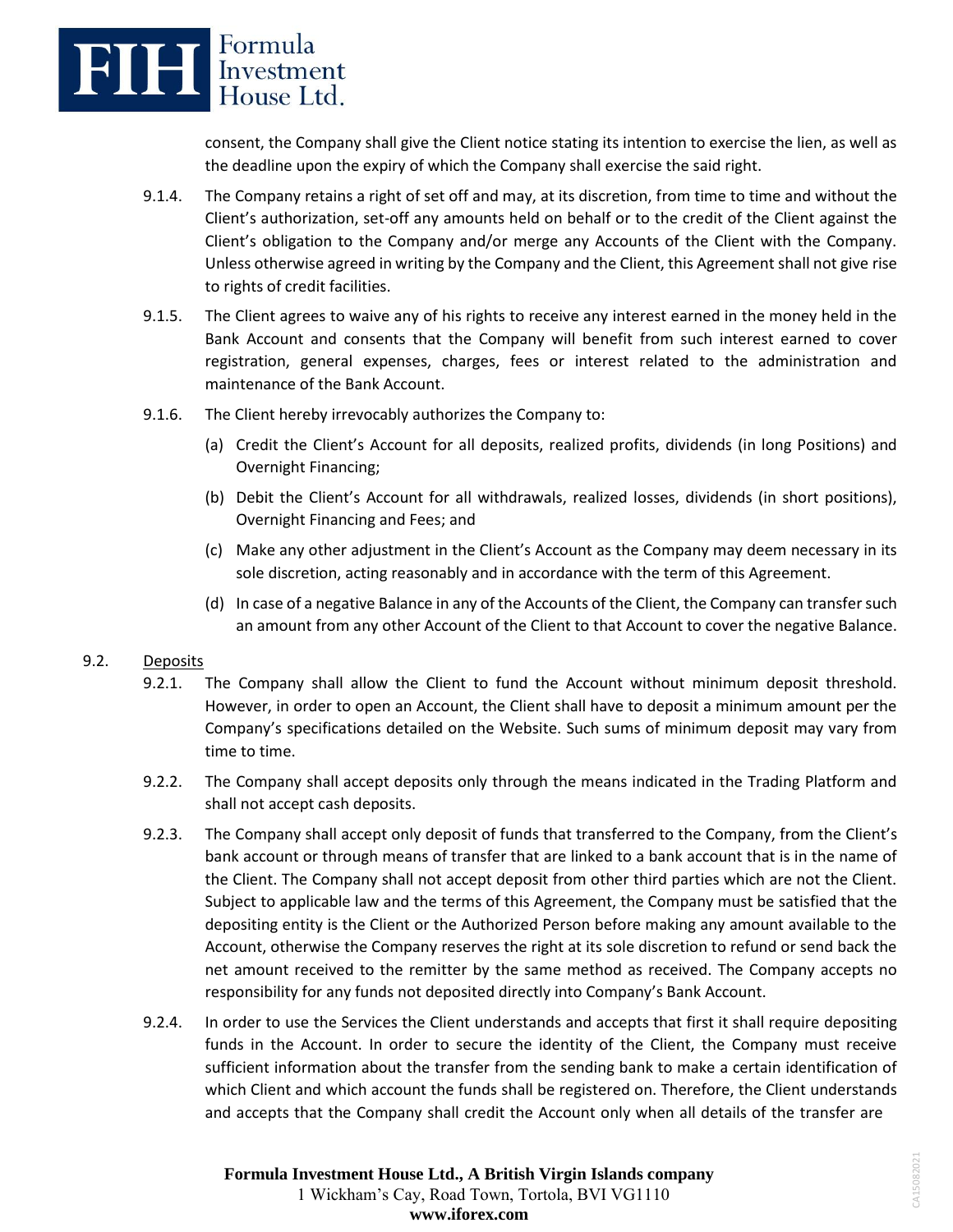

clarified, and therefore there is no certainty the Account shall be credited immediately upon the Client's transfers order to the relevant bank.

- 9.2.5. The Client acknowledges that the Company cannot be held liable for how many days it takes from the sending bank, or other financial institution, or third party payment solution providers, to send funds to the Company and the time the Company shall receive the funds.
- 9.2.6. In the event of a chargeback received with respect to any of the Client's deposits from a credit card issuer or other payment method for any reason, the Company shall have the right to immediately and without any notice freeze the Account, either by prohibiting additional deposits, declining Orders, declining or delaying any withdrawal requests, immediately terminating any or all existing Positions, charging the Client's Balance for the chargeback amount including all related costs, terminating this Agreement and/or any other means it is allowed or required, subject to Applicable Law. The Client agrees that the Company shall not be liable for any loss, damage or expense of any kind which the Client may suffer as a result of such cases.

## 9.3. Withdrawals

- 9.3.1. The Client authorizes the Company to make any deposits and withdrawals from the Bank Account on its behalf including, without prejudice to the generality of the above, withdrawals for the settlement of all Transactions undertaken under this Agreement and all amounts which are payable by or on behalf of the Client to the Company or any other person.
- 9.3.2. Unless the Company and the Client otherwise agree in writing, any amount payable by the Company to the Client, shall be paid directly to the Client.
- 9.3.3. The Client has the right to withdraw the Available Margin (not including Extra Margin and unrealized cashbacks\rebates), free from any obligations (not including fees, if applicable) from its Account without closing the said Account.
- 9.3.4. Money transfers (withdrawal from Trading Account) shall be initiated by the Company and/or by FIH B.O.S without delay and in accordance with applicable law. Upon receiving a withdrawal request, the amount requested shall be deducted from the Balance. The Company reserves the right at its sole discretion to decline a withdrawal request if the request is not in accordance with Section 9.3.6, or delay the processing of the request if it suspects that the Client is in breach of the Agreement or applicable law.
- 9.3.5. The Client agrees to pay any incurred bank transfer fees when withdrawing funds from the Account to its designated bank account. The Client is fully responsible for the payments details that it has provided to the Company and the Company accepts no responsibility for the Client's funds if the Client's given details are incorrect. It is also understood that the Company accepts no responsibility for any funds not deposited directly into Company's Bank Account.
- 9.3.6. Withdrawals of funds deposited can only be made using the same method used by the Client to fund the Account and to the same remitter. Withdrawals of profits may only be transferred to a bank account under the Client's name. The Company reserves the right at its sole discretion to decline a withdrawal with specific payment method and to suggest another payment method where the Client needs to complete a new withdrawal request. The Company further reserves the right to request further documentation while processing the Clients' or Authorized Persons' withdrawal request. If the Company is not satisfied with any documentation provided by the Client or the Authorized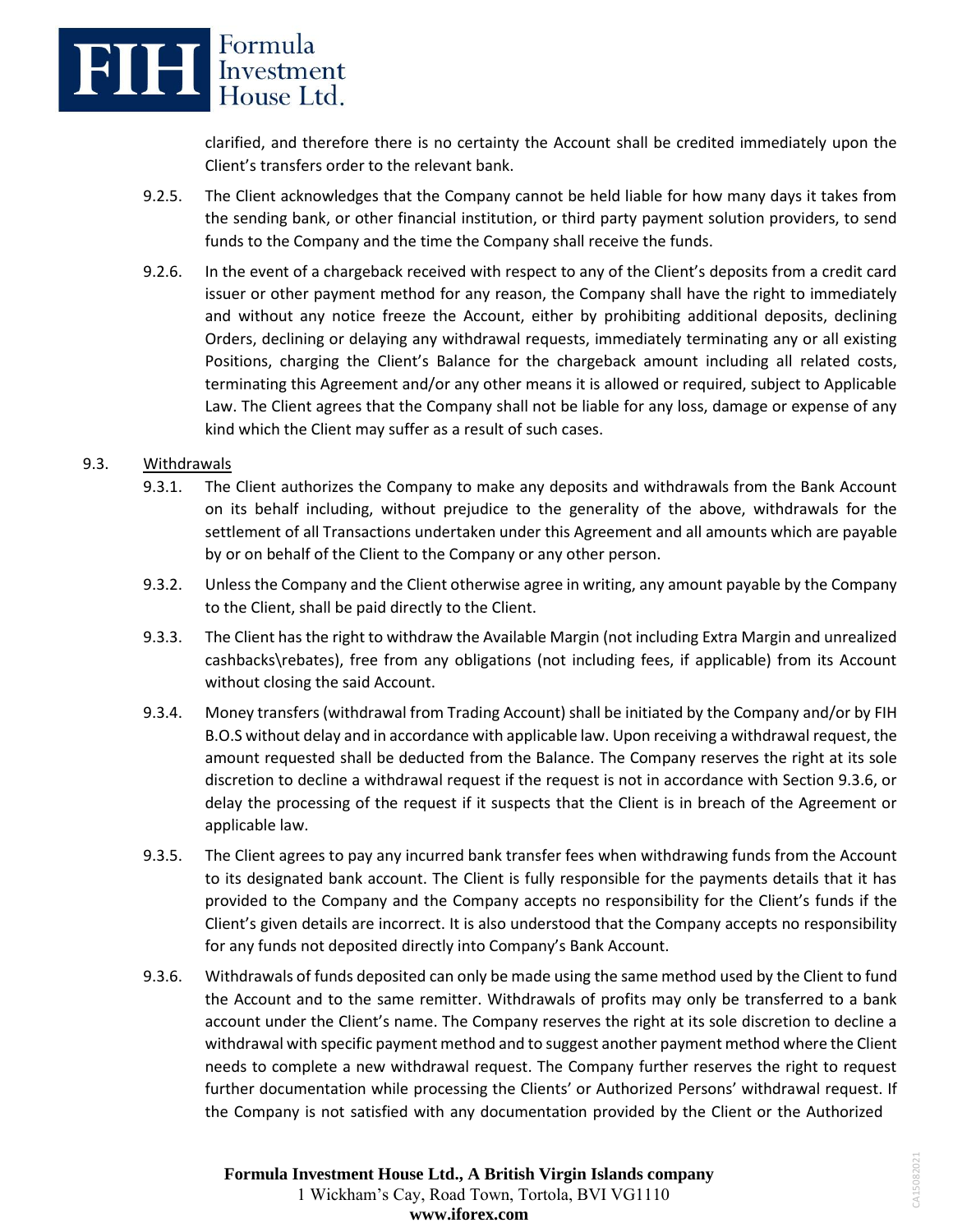

Person, the Company may reverse the withdrawal transaction and deposit the amount back to the Account.

9.3.7. In the event that any amount received in the Bank Account is reversed by the bank with which such Bank Account is held, at any time and for any reason, the Company will immediately reverse the affected deposit from the Account and further reserves the right to reverse any other type of transactions effected after the date of the affected deposit. It is understood by the Client that these actions may result in a negative Balance in all or any of the Accounts.

### **10. Trading**

- 10.1. Prices
	- 10.1.1. The prices for any Financial Instrument offered by the Company are calculated by reference to the price of the relevant underlying asset which is obtained from independent market data providers. Such price may differ from the price provided by such market data providers or from the current price quotes of the relevant exchanges due to the Company's minimum spread requirements, interest adjustments, connection speed and other relevant factors.
	- 10.1.2. The Client agrees that the Company's prices shall be the only relevant prices for the Client's Orders and Transactions.
	- 10.1.3. In order for the Company to quote prices with the swiftness normally associated with the Financial Instruments, the Company may have to rely on prices or information that may later prove to be faulty due to specific market circumstances, for instance, but not limited to, lack of liquidity in or suspension of trading in an Underlying Asset, financial market or exchange or errors in price feeds from market data providers ("Invalid Price"). In such event, and provided that the Company has acted in good faith when providing the Invalid Price, the Company may at its sole discretion cancel an Order, Position or Transaction placed by the Client or adjust the Order, Position or Transaction to reflect the correct price of the underlying asset.
	- 10.1.4. The Client acknowledges and agrees that the Company is under no obligation to quote any specific price which is quoted in a specific Financial Market.
	- 10.1.5. Any references by the Client to prices of other trading systems, information systems and/or other clients shall be disregarded. The client acknowledges and agrees that (i) values of minimum spreads will be available on the Trading Conditions on the website, and (ii) changes of spreads will be made at any time and without prior notice, and (iii) that there is no limit to how wide Spreads may be, as the Company has the right, at its sole and absolute discretion, to increase or decrease spreads on Financial Instruments depending on - but with no limitation to - market conditions and/or the Client's profile. The Client acknowledges that events such as - but with no limitation to ¬- changes in the Financial Markets, news announcements, political and economic events or periods of low liquidity may result in wider spreads, and that it is the client's sole responsibility to make themselves aware at all times of the updated spreads.
- 10.2. The Company reserves its rights to add or remove Financial Instruments from its Trading Platform from time to time, as it sees appropriate, at the Company's sole discretion.

### 10.3. Type Of Orders

10.3.1. The following Orders are the only Orders that can be placed in relation to CFD Transactions offered on the Trading Platform: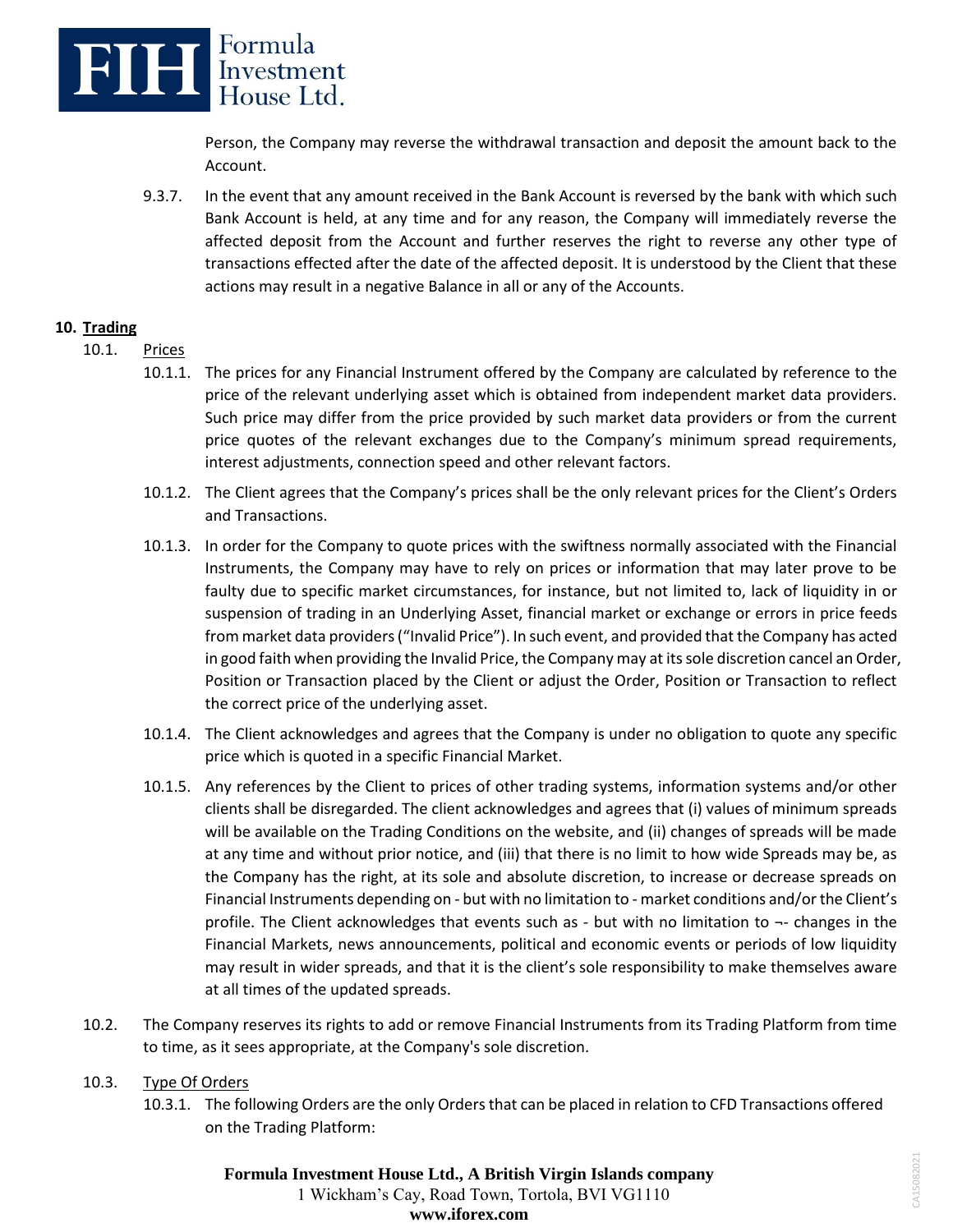

- (a) Market Order (trade request)
- (b) Limit Order (future order)

## 10.4. Placing Orders

- 10.4.1. Only the Client or the Authorized Person are authorized to give instructions and Orders on the Account and may place Orders either via the Trading Platform or via telephone, in the way specified in the paragraph below.
- 10.4.2. Market Orders can be placed and executed only within the trading hours per each Financial Instrument, as detailed in the Trading Conditions. Limit Orders can be placed, changed or removed outside the trading hours per each Financial Instrument; however, such Limit Orders shall only be executed during the above trading hours. The Company reserves the right, at its sole discretion, at any time to change the operating hours of the Trading Platform on a temporary or permanent basis and the Client agrees that the Company will have no obligation to inform the Client of the reason. Any Order shall be valid and in accordance with the type and time of the given Order, as specified. If the time of validity of the Order is not specified, it shall be valid for a period of one (1) year from placement.
- 10.4.3. In order to be able to place Orders via the Trading Platform, and to be able to trade in general on the Trading Platform with and through the Company, the Client or the Authorized Person shall have to enter the Trading Platform using the Access Codes through a compatible personal computer, tablet, smart phone, or any other similar device of the Client or Authorized person that is connected to the Internet or other network communications protocol. Client is aware that the functionality of the Trading Platform may vary between the Website platform and the mobile platform.
- 10.4.4. Each Transaction can be made for a specified number of units of the Underlying Asset and is subject to minimum and maximum units' requirements.
- 10.4.5. In certain circumstances, the Company may accept to receive Orders, by telephone, provided that the Company is satisfied, in its sole discretion, of the caller's or Client's identity and the Company is further also satisfied with the clarity of instructions. In order that the Company will accept to place an Order by telephone, the Client or Authorized Person shall have to:
	- (a) Detail correctly at least 3 the following details: (i) the Client's username; (ii) the Client's land line or mobile telephone numbers; (iii) the last 4 digits of the Client's credit card; (iv) the Client's last deposit sum; and (iv) the Client's last Order placed; and
	- (b) Detail the essential details of the Order in a clear way. The minimum details required for executing an Order are: (i) The type of Order requested; (ii) the underlying product; (iii) price of the Financial Instrument or CFD; (iv) time of Order; and (v) any other information to be requested per case to case basis from the Company.
- 10.4.6. The Company has the right to refuse at its sole discretion the execution of an Order on behalf of the Client ordered via telephone if the instructions of the Client are not clear or do not include the minimum requirements as detailed in this Section 10.3. The Company also reserves the right, in its sole discretion, to confirm in any manner the Orders or instructions sent through the telephone by the Client.
- 10.4.7. The Company reserves the right, in its sole discretion, to confirm in any manner the instruction or Orders or communications provided by telephone. The Client fully accepts the risk of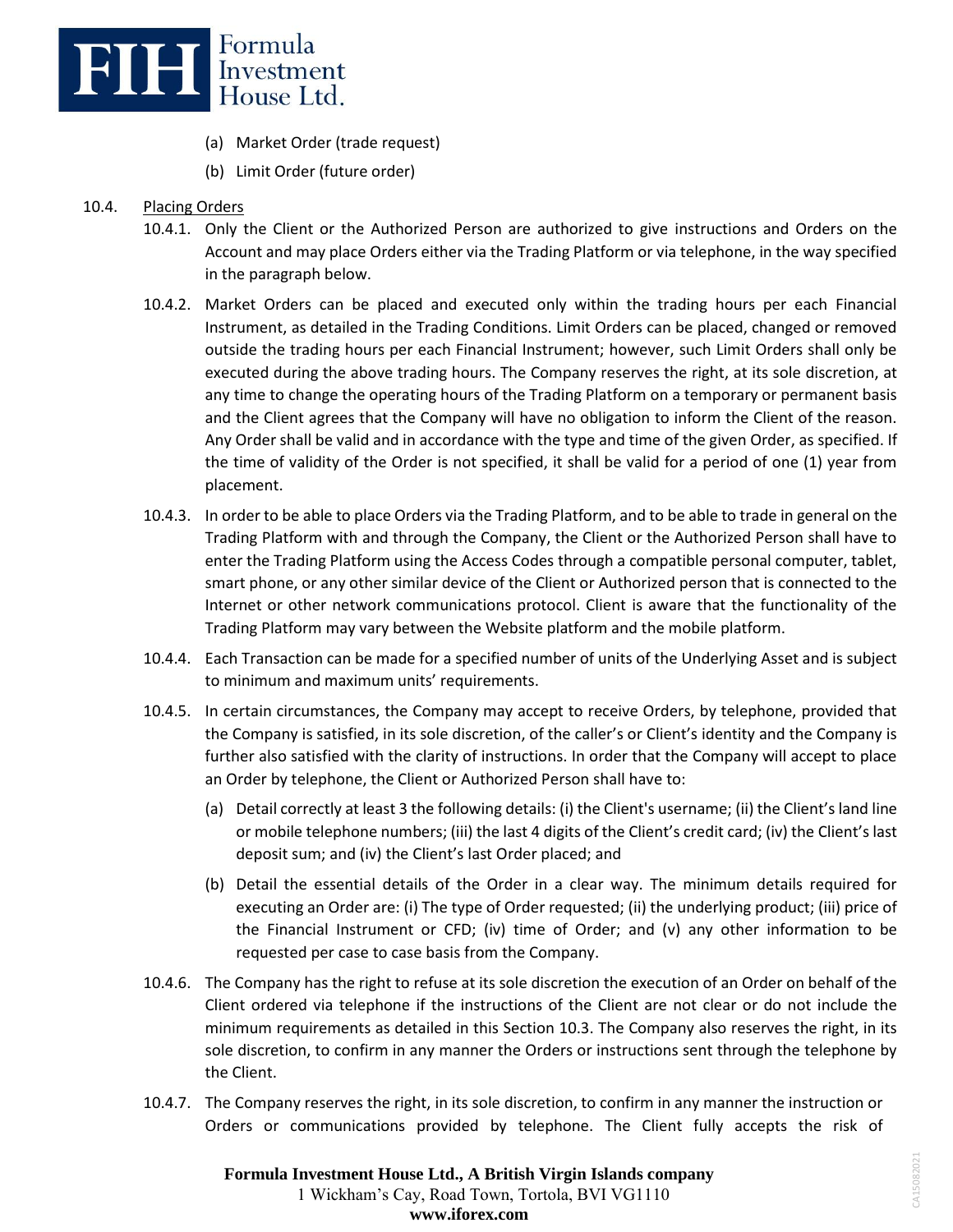

misinterpretation or mistakes in the instructions or Orders provided by telephone, regardless of how they have been caused, including without limitation technical failures and the Company shall not be liable for any of the aforementioned risks or mistakes.

## 10.5. Orders Execution

- 10.5.1. Subject to the terms of this Agreement, the Company shall execute, and transmit for execution or execute Orders (provided via the Trading Platform or via telephone) strictly in accordance with the Orders' terms, the Trading Conditions and the Company's Order Execution Policy. By using the Access Code and placing an Order, the Client acknowledges that the Company will be entitled to rely and act on any Order given by the Client without any further enquiry to the Client and any such Orders will be binding upon the Client. The Company shall also have no responsibility to check the accuracy of any Order. Any Order (provided via the Trading Platform or by telephone) constitutes an irrevocable instruction to the Company to proceed with the Order on the Client's behalf.
- 10.5.2. Each Order given by the Client constitutes an offer to open or close a Position at the price indicated in the Trading Platform which is contingent upon the Company's acceptance, at its sole discretion, of such offer, as indicated in the Trading Platform.
- 10.5.3. Once a Market Order is placed, it cannot be revoked. A request for cancellation of a Limit Order can be made via the Trading Platform or by calling the Company, where applicable. Requests concerning cancellation of Orders generated when the Margin is exceeded can only be made to the Company. An Order shall not be considered to be cancelled until the Client has received a written confirmation from the Company which may be given at the Company's sole and absolute discretion.
- 10.5.4. Subject to the following terms, all Transactions shall be opened and closed at the prices quoted on Company's Platform. Each price is valid only at the exact date and the exact time in which such price is presented to the Client. The Client acknowledges that due to events such as rapid price fluctuations and Internet latency, the price presented on the Trading Platform may no longer remain in effect at the time the Client's Order is executed on the Company's servers. It is hereby agreed that Orders shall be executed as follows:

Market Orders (trade requests) are executed at the price that is in effect on the Company's Trading Platform (client side) at the exact time of execution, provided that such price is within a predetermined tolerance level from the underlying price indicated in the Company's server and irrespective if the underlying price is above or below the price indicated in the Trading Platform (What You See Is What You Get, or WYSIWYG). In the event that the price indicated in the trading platform (client side) exceeds the above tolerance level, for example, due to movements in the underlying assets between the time a client placed its order and the time it is received and executed, high markets volatility and communication latency, the Order will be executed at the price indicated in the Company's server which shall be different from the price indicated in the Trading Platform (Market Price), on a symmetrical basis. In the event of a substantial difference between the price indicated in the Trading Platform (client side) and the price indicated in the Company's servers, the Order shall be rejected.

Limit Orders (future orders) are executed at the market price indicated at the Company's server which may be different than the price indicated in the Order ("Slippage"). Slippage may occur in the event where the price indicated in the order is not available in the server, for example, due to high volatility and gaps in the market prices. In such event, the order will be executed at the first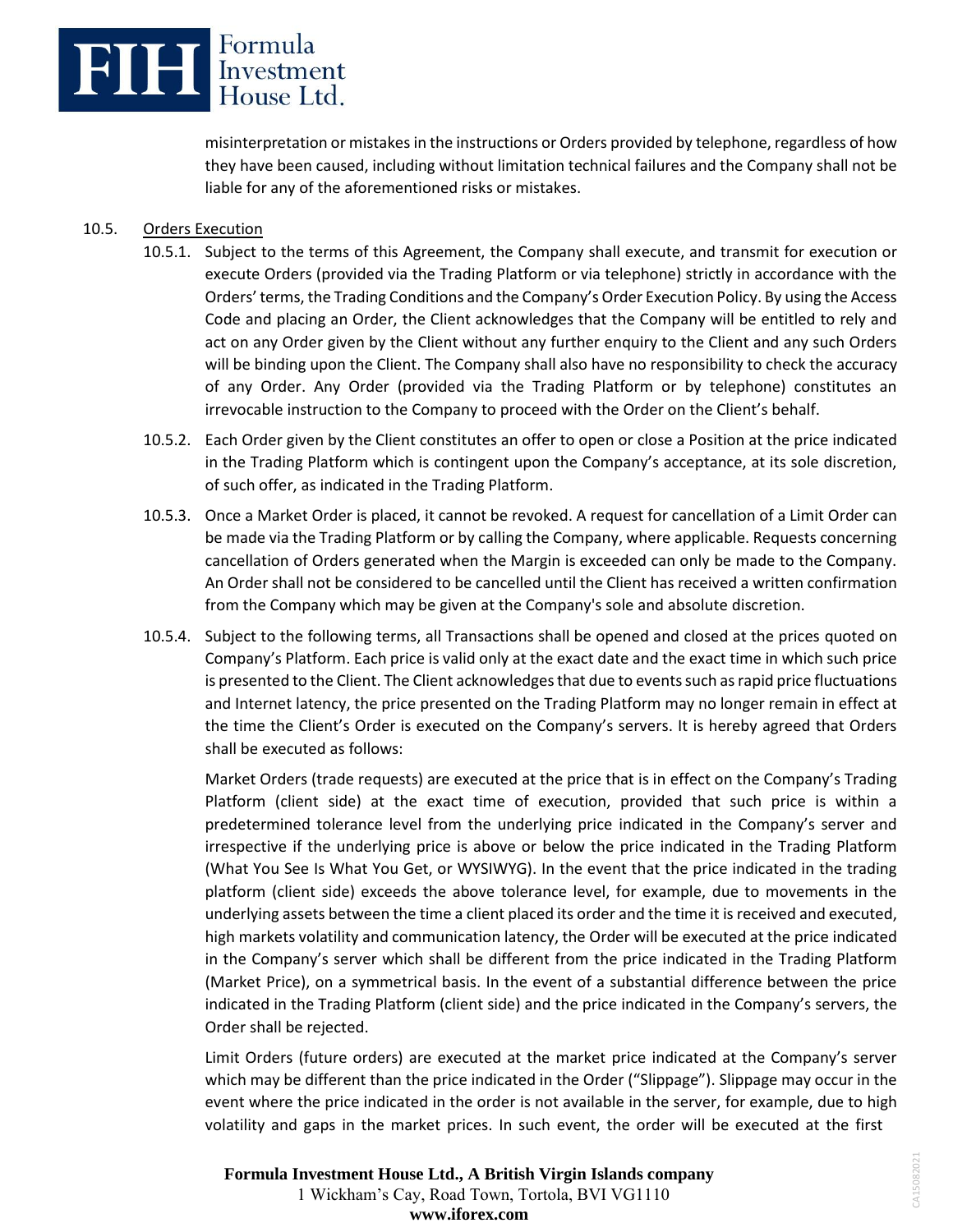

available price, irrespective of the direction of the slippage, either to the client's favor or not, in a symmetrical and transparent manner (Symmetrical Slippage).

It is important to note that Slippage does not affect the Negative Balance Protection and therefore the Client will never lose more than the amount invested (including any profit, if gained), even if a slippage occurs. In addition, transactions in some currencies (e.g. RUB) or other instruments (e.g. shares, ETFs and indices) which are not traded on a 24 hours basis, may experience a market gap on a daily basis and are therefore more susceptible to slippage.

- 10.5.5. In accordance with clause 10.7.3 hereto, the Company, at its sole discretion, may set an Expiry Date for different Financial Instruments on the Trading Platform. The Client hereby authorizes the Company to automatically close any open Transactions with respect to such Financial Instrument/s at the date and time specified on the Expiry Date and at the price/s quoted on the Trading Platform.
- 10.5.6. Without prejudice to any other provisions herein, the Client acknowledges that the Company shall have the right, at its sole discretion, at any time and for any reason and without giving any notice or explanation to: refuse, reverse, suspend, freeze, limit the size and/or close any Order, Position or Transaction, including without limitation in the following cases:
	- (a) In case of Force-Majeure, hacker attacks and other illegal actions against the Trading Platform or any of the Company's systems, or in the event of a suspension of trade in the Financial Markets or Underlying Asset relevant to the Financial Instruments of the Company.
	- (b) 2 (two) minutes before and after a critical news release (e.g. breaking news events and economic indicators announcements).
	- (c) Whenever the Company deems at its sole discretion that the execution of the Order aims at or may aim at manipulating the market of the Financial Instruments; constitutes an abusive exploitation of privileged confidential information (including insider trading); contributes to the legalization of proceeds from illegal acts or activities (money laundering) or affects or may affect in any manner the reliability or smooth operation of the Trading Platform.
	- (d) The Company considers that there are abnormal trading conditions. The Client acknowledges that the trading of certain Financial Instruments on the Trading Platform may become volatile very quickly and without prior warning. Due to the high degree of risk involved in trading volatile Financial Instruments, the Client acknowledges and agrees that the Company reserve the right to close any or all open Transactions with respect to any Financial Instruments that the Company, acting reasonably, determines to be volatile, at the price quoted on the Trading Platform at any such time and without prior notice.
	- (e) Whenever the Order concerns the purchase of any Financial Instrument but there are no available cleared funds deposited with the Company or in the Bank Account to pay the purchase price of the relevant Financial Instrument and all the charges relating to the said Trading Platform. In calculating the said available funds, all funds required to meet any of the Client's obligations include, but without limitation, obligations which may arise from the possible execution of other previously registered purchase Orders, which will be deducted from the cleared funds deposited with the Company or in the Bank Account.
	- (f) Whenever there are no available cleared funds deposited in the Account to pay all the charges and required margin relating to the said Order.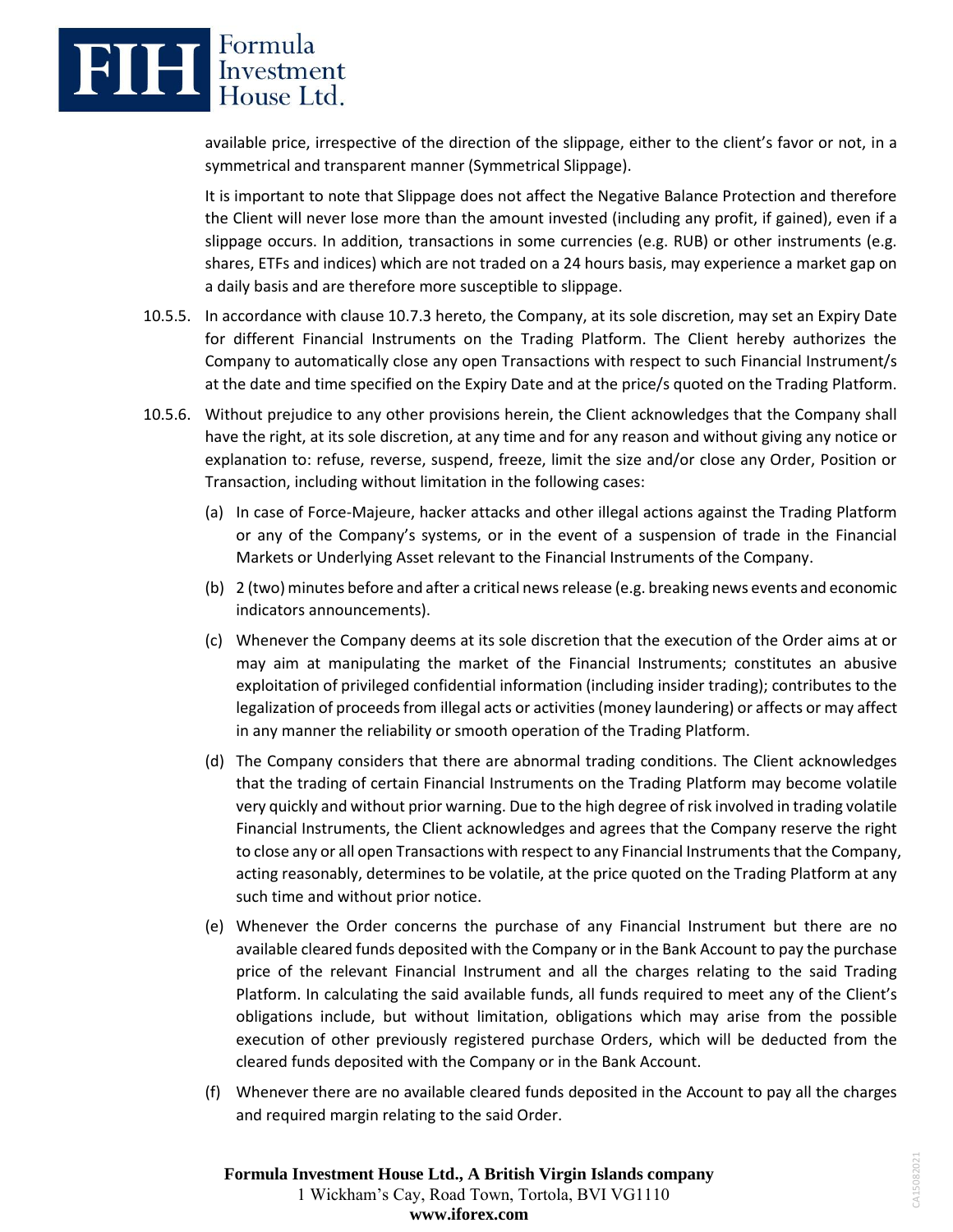

- (g) There is absence of an essential detail of the Order.
- (h) It is impossible to execute an Order or continue to hold any Position at the size or price requested including, without limitations, when market prices reach, or may reach at the Company's reasonable assumptions, zero or a negative prices.
- (i) The Order has more than one interpretation or is unclear.
- (j) This Agreement was duly terminated by either of the Parties.
- (k) If any doubt arises whatsoever as to the genuineness of the Order.
- (l) If the Company suspects that the Client is in a breach of its warranties and representations detailed in Section 7 above.
- (m) If the Company reasonably suspects that the Client uses unauthorized or unfair or fraudulent trading practices/method and/or adversely exploits or manipulates the Trading Platform's capabilities and/or limitations.
- (n) If the Order precedes the first quote on the Trading Platform on the Market Opening.
- (o) In consequence of request of regulatory or supervisory authorities of the BVI or any other applicable jurisdiction or a court order.
- (p) The Transaction size is less than the minimum Transaction size, or greater than the maximum Transaction size, as indicated in the Trading Conditions, the Client's net exposure in the Account or its Accounts or related Accounts in aggregate exceeds USD 15,000,000, or such amount as may be determined by the Company from time to time at its sole discretion; or the Client's net exposure in a specific Financial Instrument or CFD exceeds the amount as may be determined by the Company from time to time at its sole discretion.
- (q) A quote is not obtained from the Company or the quote obtained by the Company is an Invalid Price.
- (r) If the execution of the Order will increase the Client's exposure above the maximum level of exposure permitted by the Company, as may be determined by the Company from time to time at its sole discretion.
- (s) Internet connection or communications are disrupted.
- (t) In an Event of Default of the Client.
- (u) If the value of the Client's Margin falls below the minimum Margin requirement as defined in Website and/or if the Client has a zero, or negative Balance on any Account.
- (v) If the Company no longer intends to offer or support any Financial Instrument/s or due to an Expiry Date set for Financial Instruments, all as determined by the Company from time to time subject to its sole discretion.
- 10.5.7. The Company is not obliged to give reasons or notice as to the reasons for refuse, reverse, suspend, freeze, or close, or cancelling Orders or instructions prior to doing so or after. Moreover, in the event that the Company does decide to suspend or cancel an instruction or Order, such cancellation will not affect any obligation which the Client may have towards the Company or any right which the Company may have against the Client or his assets.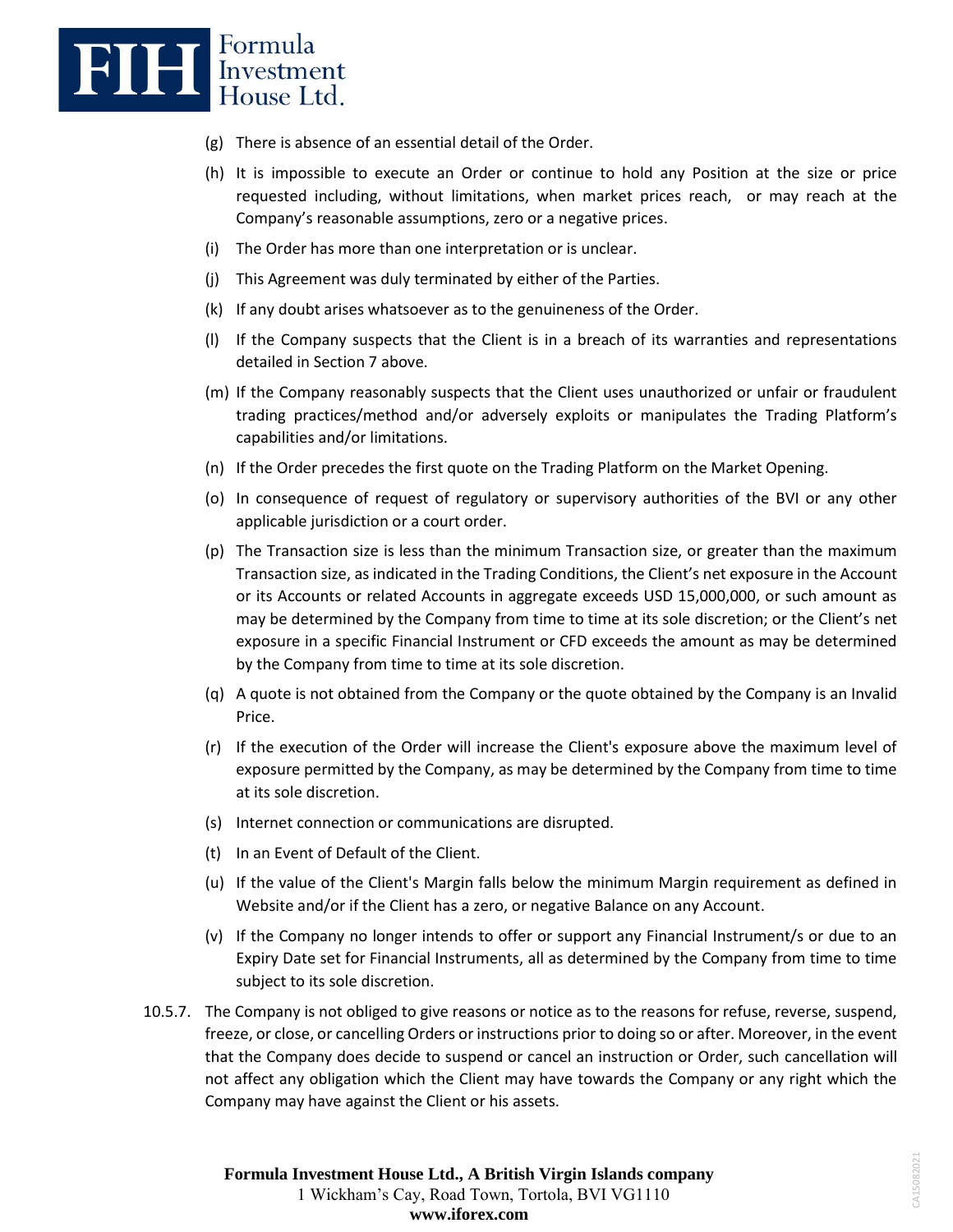

### 10.6. General Trading Conditions

- 10.6.1. The Company shall receive, execute and transmit all Orders strictly in accordance with the Trading Conditions and in accordance with its Order Execution Policy. The Company will have no responsibility for checking the accuracy or the logic of any Order.
- 10.6.2. Trading benefits are granted at the Company's sole discretion and are subject to the Bonus Terms and Conditions available in the Trading Conditions page in the Website.
- 10.6.3. The Client is responsible to any loss, damage, claim or expense incurred by the Company for following or attempting to follow any of the Orders and shall indemnify the Company, its officers, directors and employees for any such loss, damage, claim or expense.
- 10.6.4. Upon closing a CFD Transaction, and subject to any applicable adjustments for interest and dividends in accordance with this Agreement:
	- 10.6.4.1. The Company will pay the Client the difference between the price in which the Transaction was opened and the price in which the Transaction was closed, multiplied by the number of units of the Underlying Asset that comprise the Transaction if the Transaction is:
		- (a) a long Transaction and the Transaction's closing price is higher than its opening price; or
		- (b) a short Transaction and the Transaction's closing price is lower than its opening price; and
	- 10.6.4.2. The Client will pay the Company the difference between the price in which the Transaction was opened and the price in which the Transaction was closed, multiplied by the number of units of the Underlying Asset that comprise the Transaction if the Transaction is:
		- (a) a long Transaction and the Transaction's closing price is lower than its opening price; or
		- (b) a short Transaction and the Transaction's closing price is higher than its opening price.
- 10.6.5 Upon the closing of a Position, the Company shall convert the realized profit or loss into the Client's Account base currency at Company's prevailing currency exchange Bid or Ask Prices at the time of such closing.

### 10.7. Rollovers And Expiration

10.7.1 Rollovers – Future Contracts CFDs

CFDs whose Underlying Assets are future contracts are traded in conjunction with the periods in which the underlying future contract is traded, provided however that subject to Company's sole discretion including, without limitations, considering also the terms of Section 10.5.5 - 10.5.6 above and section 10.7.3 below, the Company may set a contract's value date, that may differ from such contract's value date on the relevant exchange, and a value date for each future contract CFD which is earlier than the actual expiration date of the underlying future contract. All open future contract CFDs Positions which are not closed before reaching their value date are rolled over by the Company to the next contract's value date, so that the Positions remain open. Upon effectuating such rollover, the Position's open P/L will express the price difference between the expired, as well as include a mark-up spread, and all associated Limit Orders shall be adjusted to the new future contract.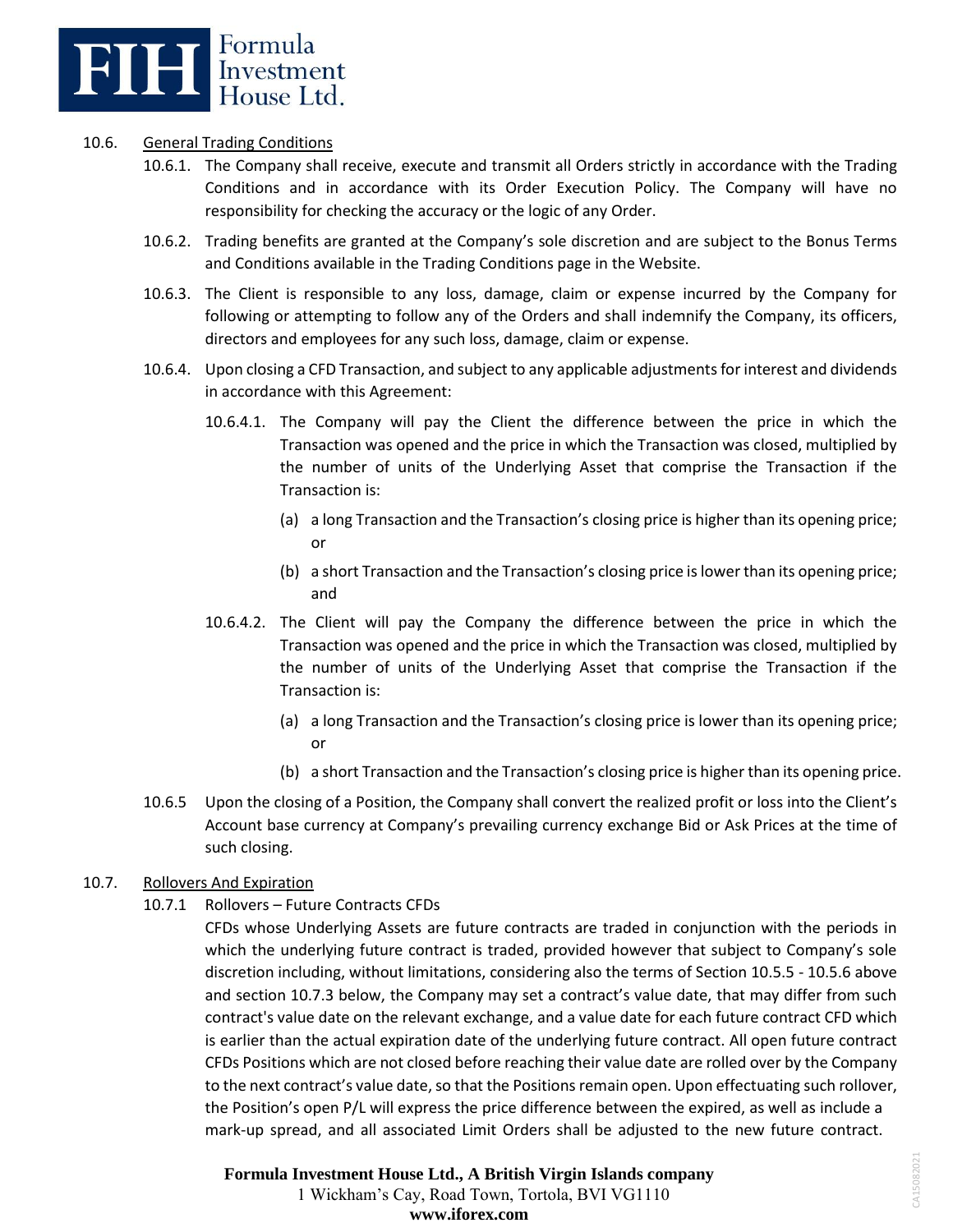

During such rollover, the Company may utilize higher Margin Requirements. The value date for each future contract CFD, as well as the Margin Requirements, can be found in the Trading Conditions page on the Website.

10.7.2 The Client acknowledges that it is the Client's responsibility to make itself aware of adjustments, costs and Margin Requirements that apply during Contract Rollovers. Such information is available in the Trading Conditions page on the Website. The Client hereby irrevocably authorizes the Company to debit or credit its balance or Position in accordance with the above terms.

## 10.7.3 Expiration – Financial Instrument – General

The Company may - at its sole and absolute discretion - set an Expiry Date for different Financial Instruments, which will be displayed on the Trading Platform in the details of each specific Financial Instrument. If the Client does not close an open Transaction that has an Expiry Date and time, prior to such Expiry Date and time, the Transaction shall automatically close upon the Expiry Date and time, at the last price quoted on the Trading Platform immediately prior to the applicable Expiry Date and time. The Client acknowledges that it is the client's sole responsibility at all times to make themselves aware of the Expiry Date and time per each specific Financial Instrument.

10.7.4 Expirations – Share CFDs

CFDs whose Underlying Assets are Shares ("**Share CFD**") are traded in conjunction with the times in which the underlying share is traded. Without derogating the provisions of this Agreement, Share CFD Transactions are terminated by the Company upon the occurrence of the events set out in Sections 10.7.1 – 10.7.4 hereunder. In such event, the settlement price shall be the last traded price at or prior to the time of termination.

### 10.8. Market Suspension and Delisting; Insolvency; Corporate Actions; Dividends

10.8.1 Suspension

If at any time trading on a relevant Financial Market or trading in a certain Underlying Asset is suspended, the Company shall suspend the trading in the CFD Transactions based on such Underlying Asset and calculate the value of the CFD with reference to the last traded price before the time of suspension, as reasonably determined by the Company. In the event that the aforesaid suspension continues for five Business Days, the Company may decide, at its sole and absolute discretion, a Closing Time and price of the relevant CFD. During the term of a CFD Transaction whose market is suspended, the Company shall have the right to terminate the CFD Transaction at its discretion, and to amend or vary the requirements.

10.8.2 Trading Termination

If an Underlying Asset has ceased (or will cease) to be listed, traded or publicly quoted for any reason and is not immediately re-listed, re-traded or re-quoted on the relevant Financial Market or quotation system (including in the event of any insolvency of a company whose shares constitute an Underlying Asset), the Closing Time of the relevant CFD shall be a reasonable time prior to such time in which the Underlying Asset will cease to be listed, traded or publicly quoted and the Company shall close all the relevant Transactions at the Closing Time.

10.8.3 Insolvency

If a company, whose shares form the CFD's Underlying Asset goes into insolvency or is otherwise dissolved, the Company shall close any open Position in the CFD and cancel all Limit Orders relevant to such Underlying Asset. The closing date shall be the date of insolvency.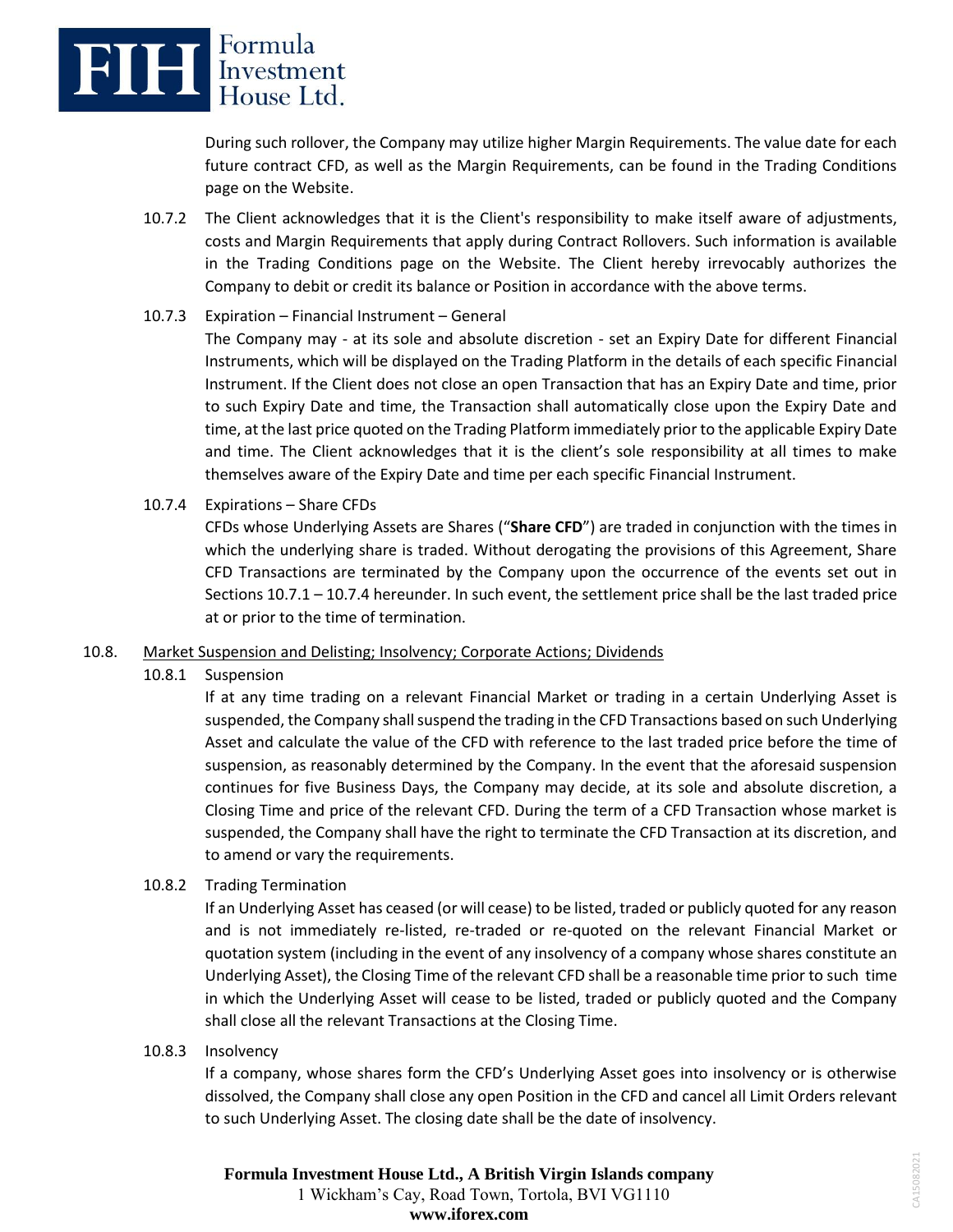## **BILE** Expressment

## 10.8.4 Corporate Actions

If an Underlying Asset is subject to a Corporate Action, the Company shall set a Closing Time which shall be prior (if possible) to the Corporate Action's time and close all the relevant Transactions at the Closing Time. The Company further reserves the right, at its sole discretion, to determine the appropriate adjustment to be made to the Transactions' price or quantity as it considers appropriate to account for the diluting or concentrating effect of the Corporate Action. The Company's specific trading rules with respect to Corporate Action as well as any known future Corporate Actions are included in the Trading Conditions and presented on the Website.

### 10.8.5 Dividends

In the event of a distribution of cash dividends in relation to a share CFD, a dividend adjustment will be made to the Client's Balance with respect the underlying share's Positions held by the Client at the end of business day which precedes the ex-dividend date. The dividend adjustment shall be calculated by the Company, based on the size of the dividend, the size of the Client's position, taxation (if applicable) and whether it is a buy or a sell Transaction, whereby in long Positions the adjustment shall be credited to the Client's Balance and in short positions the adjustment shall be debited from the Client's Balance. Dividends shall be credited or debited from the Client's Balance outside the underlying share's trading hours and before and the opening of the share's next trading day, and are contingent upon the Client holding its respective Position at the time of the dividend adjustment. During this period, in order to keep the fair value of the Client's Equity until the opening of the next trading day, the Company shall adjust the Client's Position in accordance with the dividend amount debited or credited from the Client's Balance.

- 10.8.6 It is the Client's obligation and responsibility to ensure that it is fully aware of the Corporate Actions or other events related to any Underlying Asset on which its Transactions are based. The Client acknowledges and agrees that not all Corporate Action can be known in advance.
- 10.8.7 General

The Company reserves at its sole discretion the right not to execute an Order, or to change the opening (or closing as the case may be) price of an Order or Transaction as detailed in the Company's Order Execution Policy or to close any or all Positions or to modify the Margin requirements, or to modify the trading hours of certain Financial Instruments or CFDs, in case of a technical failure in the Trading Platform, the quotes feed, other technical failures, and in the event of Force Majeure or in accordance to the terms of section 10.5.6.

- 10.8.8 The Company may establish cut-off times for instructions or Orders which may be earlier than the times established by the particular Financial Market or clearing house involved in any Transaction and the Client shall have no claims against the Company arising out of the fact that an Order was not placed by the Client ahead of our cut-off time.
- 10.8.9 It is the Client's responsibility to be aware of its Positions at all times. The Company is under no obligation, unless otherwise agreed in this Agreement, to monitor or inform the Client on the status of any Transaction or to close out any Client's Positions. When the Company decides to do so, this will be done on a discretionary basis and will not be considered an undertaking of an obligation to continue.
- 10.8.10 The detailed trading requirements, conditions, and specifications for each Financial Instruments are detailed in the Trading Conditions. The Company shall have the right to change the Trading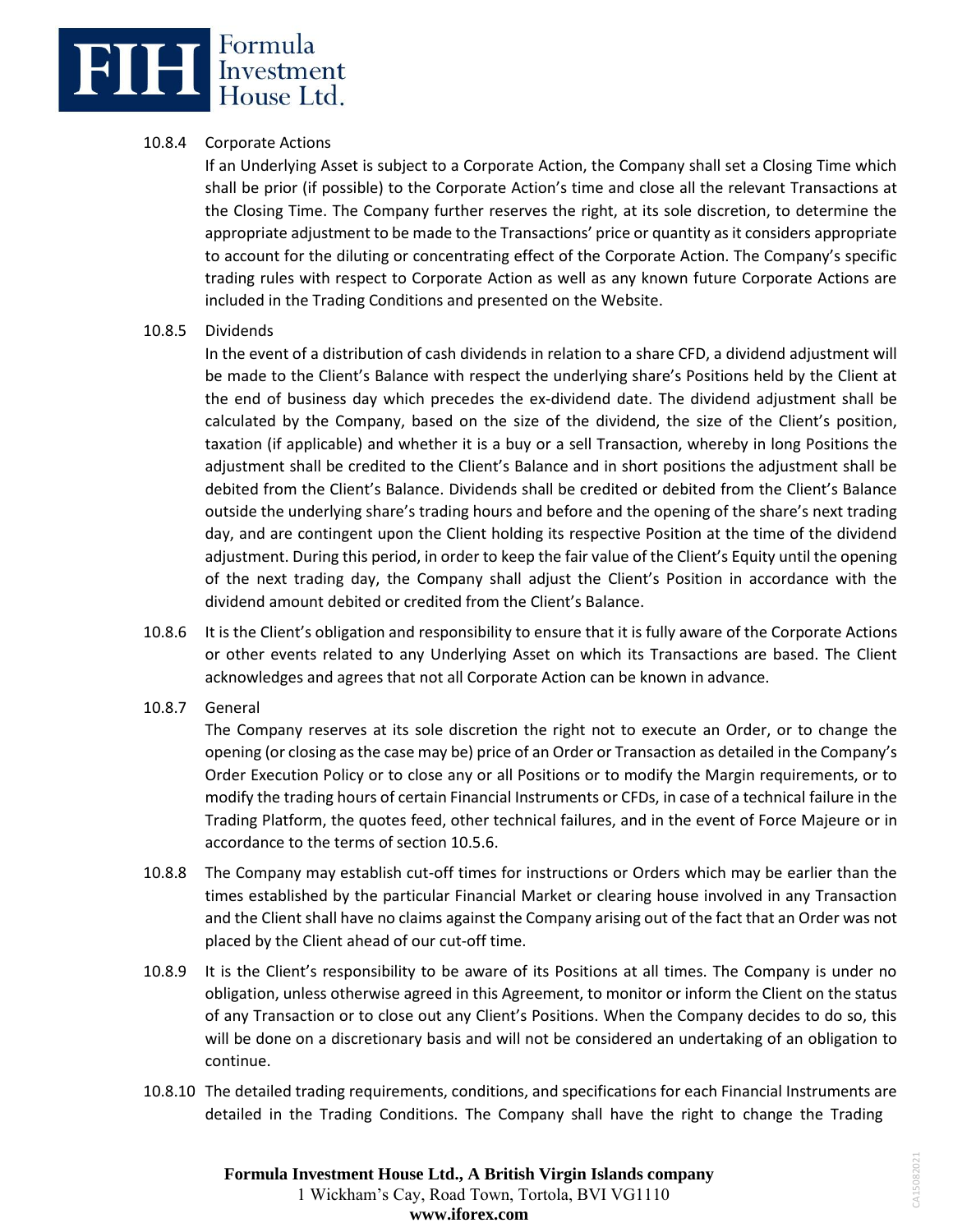

Conditions at any time. The Client agrees to check the full specifications of the Transaction before placing any Order.

### **11. Settlement Of Transactions**

- 11.1. The Company shall proceed to a settlement of all Transactions upon execution of such Transactions.
- 11.2. In the case where the Client is able to have an online Account Statement on a continuous basis, then the Company is considered as having fulfilled its obligations under Section 11.1 and any objections of the Client shall be valid only if received by the Company in writing within two (2) Working Days from the Transaction under objection.

### **12. Margin Requirements**

- 12.1. The Margin requirements for different types of Financial Instruments are displayed on the Trading Conditions. However, the Company reserves the right at its sole discretion to determine specific Margin requirements for individual Position, as required.
- 12.2. The Company's Margin requirement shall apply throughout the term of this Agreement. It is the Client's responsibility continuously to ensure that sufficient Margin is available on the Account at any time. If, at any time during the term of this Agreement, the Margin available on the Account is insufficient to cover the Margin requirement, the Client is obliged to reduce the volume and/or amount of Position(s) or transfer adequate funds to the Account. Even if the Client takes steps to reduce the volume and/or amount of its Position(s) or to transfer sufficient funds to, the Company may close one, several or all of the Client's Position or part of them at its sole discretion without assuming any responsibility towards the Client for such action.
- 12.3. If the Client has opened more than one Account, the Company is entitled to transfer money from one Account to another, even if such transfer will necessitate the closing of Position(s) or other trades on the Account from which the transfer takes place.
- 12.4. The Client is specifically made aware that the Margin requirements are subject to change without notice. Upto-date margin requirements are displayed on the Company's website and Trading Platform. The Client acknowledges that the Company will not monitor the Margin requirements on a continuous basis, and the Company shall not inform the Client of the amount of any Margin required under this Agreement.
- 12.5. In addition and without prejudice to any rights to which the Company may be entitled under this Agreement or any Laws and Regulations or any other applicable laws and regulations, the Company shall have a general lien on all Margin or funds held by the Company on the Client's behalf until the satisfaction of all Client's obligations.
- 12.6. Upon the Account's Equity (including any outstanding Extra Margin) reaching zero, as calculated by the Company, the Company will automatically close all Client's Positions, at the price then offered by the Company. It is the Company's policy that the Client's Equity in the Account will never fall below zero. In the event that a Position is closed at such price causing the Equity to fall below zero due to price gaps, the Company shall waive its right to receive the balance from the Client ("**Negative Balance Protection**").

### **13. Fees & Costs**

### 13.1. General

13.1.1 The Company is entitled to receive fees, commissions, and other remunerations from the Client for the Services, as well as compensation for the expenses it will incur for the obligations it will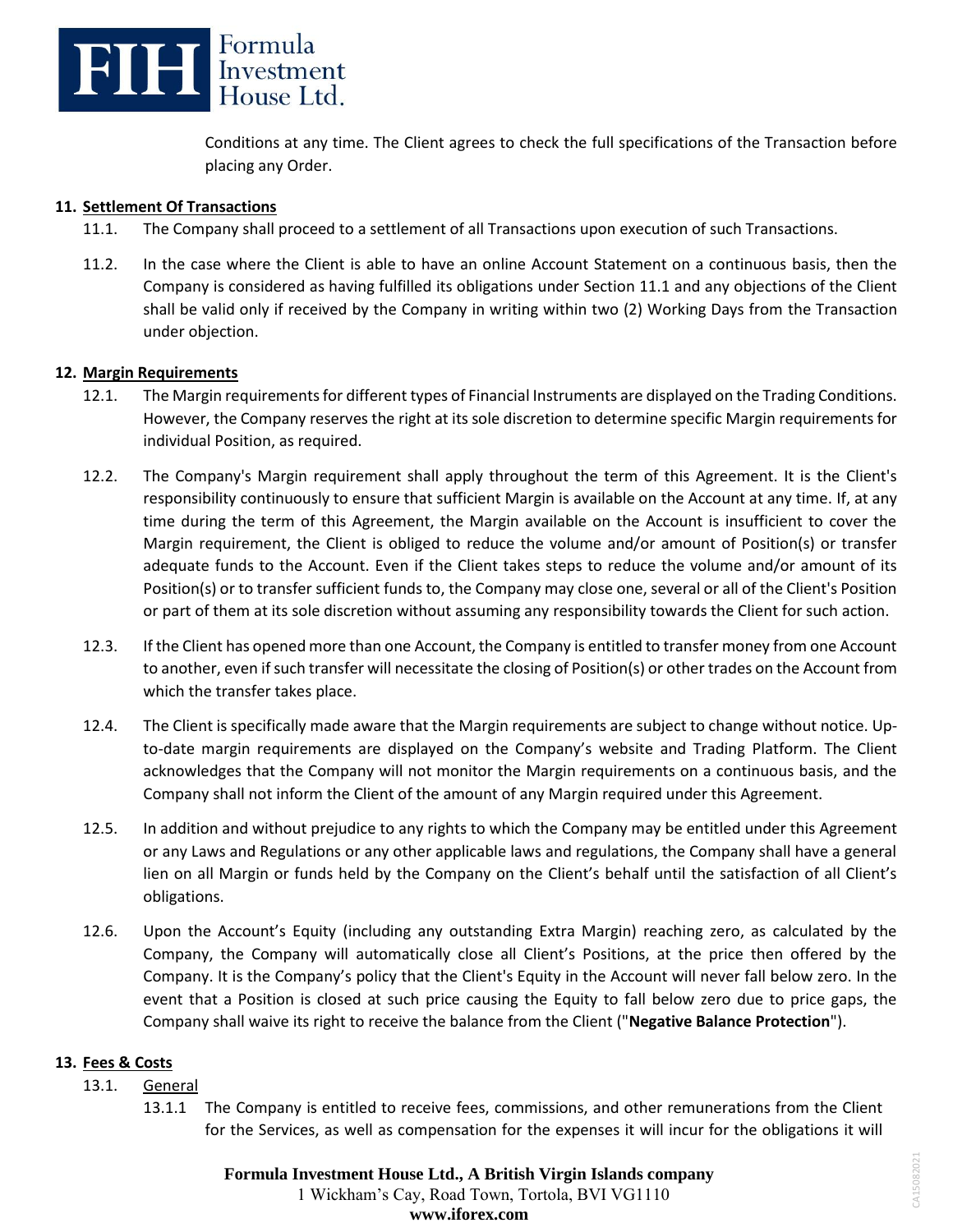

undertake during the execution of the Services in accordance with the terms of this Agreement. The Client hereby irrevocably authorizes the Company to debit or credit its trading account with all fees, commissions and costs set out herein.

- 13.1.2 The Client warrants, represents and undertakes that it is solely responsible for recording, paying and accounting to any relevant governmental, taxation or other authority for any tax, stamp duty, expenses or other levy that may be payable on any amounts paid to the Client. Notwithstanding the foregoing, and without derogating from the Client's sole and entire responsibility to perform tax payments, stamp expenses or pay other levy, the Client shall pay the Company, immediately when so requested by the latter, and the Company is entitled to debit the Account with any value added tax or any other tax, contribution, levy, stamp duty, expense or charge which may be payable as a result of any Transaction or any act or action of the Company under this Agreement (except for taxes payable by the Company in relation to the Company's income or profits).
- 13.1.3 In case the Client fails to pay any amount by the date on which the said amount is payable, the Company shall be entitled to debit the Account with the said amount or liquidate in the name of the Client any of the Client's Financial Instruments in view of covering the aforementioned amount.
- 13.1.4 By accepting this Agreement, the Client confirms that it had read and understood and accepted the information stated in this Agreement and/or found on the Website, in which all related commissions, costs, charges and financing fees are explained. The Company reserves the right to amend at its sole discretion all such commissions, costs, charges and financing fees, by informing the client of any material change relating to such commissions, costs, charges and financing fees, via the Website at the [News and Updates](https://www.iforex.in/news-and-updates) section where such changes will be available continuously for the period of seven days. The Client specifically consents to the provision of such information through the Website as described in this paragraph.
- 13.2. Overnight Financing

CFDs are subject to a daily credit or debit of interest adjustments (depending on the Position held by the Client – Long/Short) calculated on the basis of the relevant Inter-Bank interest rate of the currencies/currency in which the underlying asset is traded and may also include a mark-up spread ("**Overnight Financing**"). For information about future contracts based CFDs rollover see sections 10.7.1.

## 13.3. Dormant Fee

Accounts in which there have been no trading activity for a period of twelve (12) consecutive months will be considered by the Company as inactive. Inactive accounts are charged with a quarterly maintenance fee of US\$15 or the account's entire Equity if the Equity is less than US\$15. The first maintenance fee will be charged at the beginning of the calendar quarter which follows the classification of the account as inactive and any further maintenance fee shall be charged upon each calendar quarter (3 months) thereafter, provided that the account will remain to be classified as inactive. There will be no charge if the account's Equity reaches zero.

## 13.4. Wire Transfer Fee

Withdrawals made through wire transfer are subject to a transfer fee of up to US\$20.

## **14. Company Liability**

14.1. The Company shall conclude Transactions in good faith and with due diligence but shall not be held liable for any act, omission or fraud by any person, firm or company from whom the Company receives instructions for the execution of the Client's Orders or from which Transactions are carried out on behalf of the Client,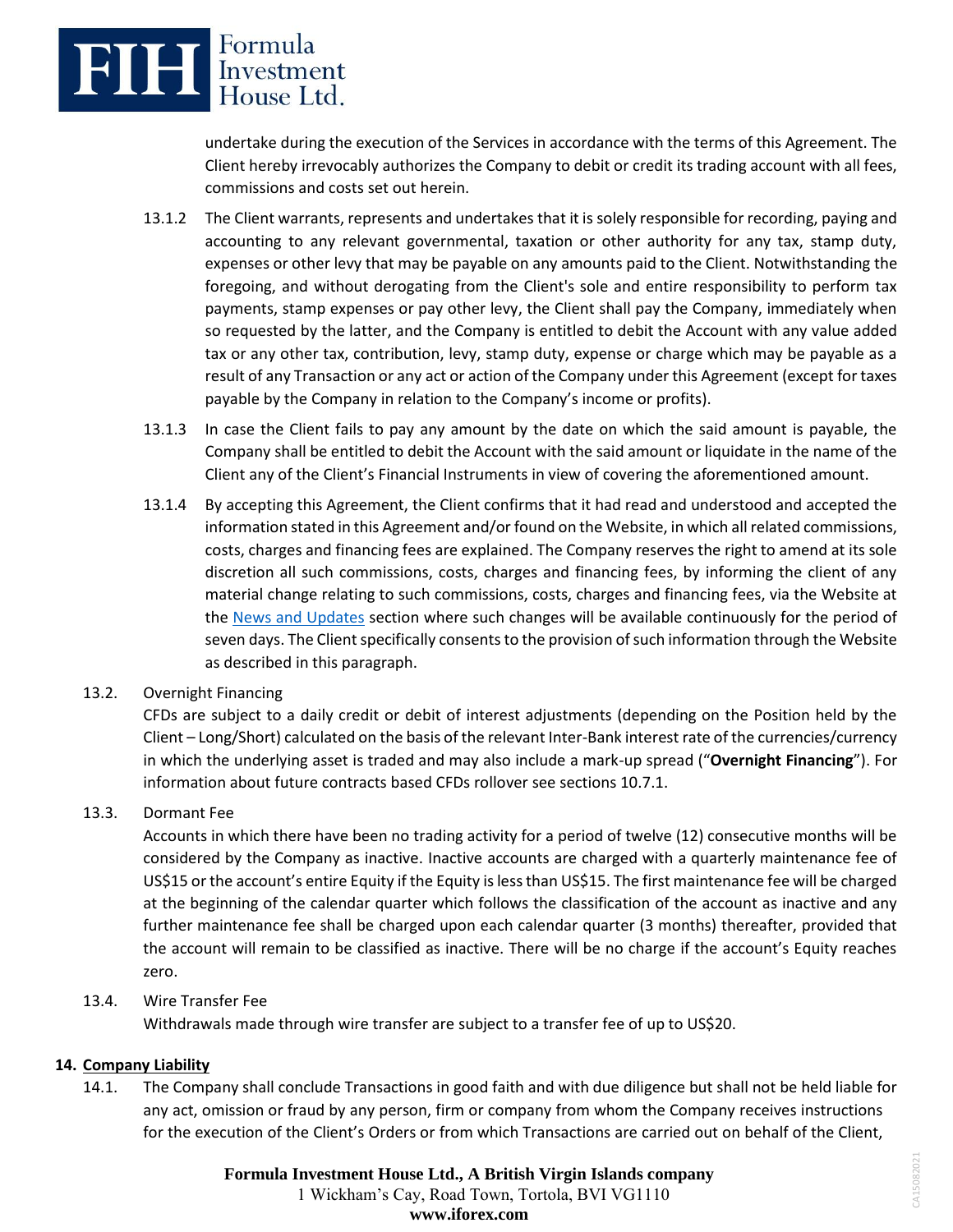

unless to the extent where this would be the result of gross negligence, deliberate omission or fraud on the part of the Company. Without derogating from the above, the Company's aggregate liability towards the Client in respect of claims of the Company's gross negligence, deliberate omission or fraud will be limited to the aggregate amount of the deposits less withdrawals made by the Client in the relevant Account.

- 14.2. The Company shall not be held liable for any loss of opportunity as a result of which the value of the Client's Financial Instruments could increase or for any reduction in the value of the Client's Financial Instruments, regardless of how such decrease may arise, unless to the extent that such loss or reduction is directly due to deliberate acts or omissions by the Company or its employees.
- 14.3. The Client agrees to fully indemnify, defend and hold the Company, its partners and their respective companies and their respective officers, directors and employees harmless immediately on demand from and against all claims, demands liabilities, damages, losses, costs and expenses, including legal fees and any other charges whatsoever, howsoever caused, that may arise as a result of: (i) the execution of this Agreement; (ii) the provision of the Services; (iii) any breach of this Agreement by the Client; (iv) violation by the Client of any law or regulation or the rights of any third party; (v) use by the Client or an Authorized Person of the Services or Trading Platform or use by any other person accessing the Services or Trading Platform using Client's or Authorized Person's Access Codes; or (vi) Orders or instructions provided by the Client or an Authorized Person or any other person claiming to act in Client's name.
- 14.4. In addition to any other remedy available, if the Client breaches any of these terms and conditions of this Agreement or the Company has reasonable grounds for suspecting that the Client had breached the terms and conditions of this Agreement, in addition to any other remedies available to the Company, the Company may retain any positive Balance then existing in the Client's Account on account of any damages or other amounts owed by the Client to the Company pending investigation or the conclusion of any legal proceedings. Failure to comply with this Agreement may also result in disqualification, Account closure or legal action being taken against the Client.
- 14.5. The Company shall not be held liable for any loss which is the result of deceit in relation to the facts or mistaken judgment or any act done or which the Company has omitted to do, whenever and however it arose.
- 14.6. The Company shall not be held liable for any damage caused to the Client as a result of any acts, omissions, negligence or fraud by the institution where the Client's bank account is maintained.
- 14.7. The Company shall not be held liable for the loss of Financial Instruments and funds of the Client, including the cases where the Client's assets are kept by a third party such as a bank or other institution used as a payment provider, or for an act, which was carried out based on inaccurate information at its disposal prior to being informed by the Client, of any change in the said information.
- 14.8. Although the Company takes all reasonable steps and makes such general enquiries from readily available sources to ensure to the best of their ability that the Banks it transacts its business through or in which deposits of Client monies are made, the Company cannot guarantee and therefore accepts no liability for the financial standing of any bank or other regulated financial institution in which such deposits are made and accepts no responsibility in the event of liquidation, receivership or otherwise failure of such bank or institution which leads to a loss of all or any part of the funds deposited with them.
- 14.9. The Company shall not be held responsible or liable in the case of delays or other errors caused during the transmission of Orders or messages via the Internet or other communications network, as well as for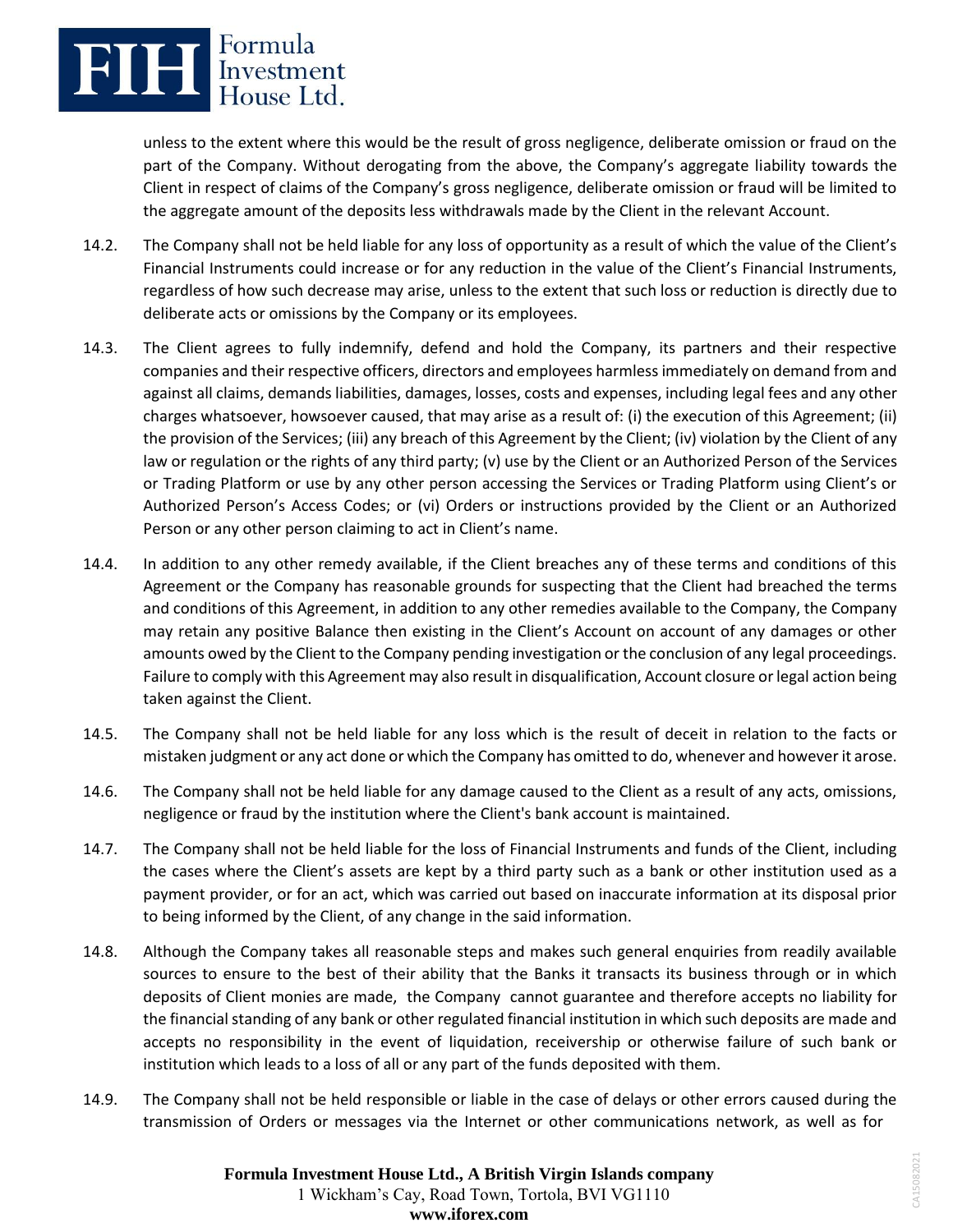

damage which may be caused by the non-validity of securities, or a mistake in the Balance. The Company shall not be held responsible or liable for information received via the Internet or other communications network or for any loss which the Client may incur as a result of inaccurate information.

- 14.10. The Company shall not be liable to the Client or any third party in contract, tort, negligence, or otherwise, for any loss or damage whatsoever arising from or in any way connected with the Client's, or any third party's, use of the Trading Platform or the Services, whether direct or indirect, including, without limitation, damage for loss of business, loss of profits (including loss of or failure to receive anticipated profits), business interruption, loss of business information, or any other pecuniary or consequential loss (even where the Company has been notified by the Client of the possibility of such loss or damage).
- 14.11. The Company shall not be liable in contract, tort, negligence, or otherwise, for any loss or damage whatsoever arising from or in any way connected with the Client's use, of any link contained on the Website. The Company is not responsible for the content contained on any Internet site linked to from the Websites or via the Trading Platform.
- 14.12. The Client confirms that the Company shall not be liable to the Client or any third party for any modification to, suspension of or discontinuance of the Services.
- 14.13. The client acknowledges and warrants that the Company shall not be held responsible or liable for any damages, directly or indirectly, caused to the client due to a decline of a deposit by any bank and/or credit card clearer and/or payment service provider and/or due to a failure to send and/or to receive credit card transaction or other online payment regarding any communication means.
- 14.14. Nothing in this Agreement will operate so as to exclude any liability of the Company for fraud, death or personal injury that is caused by the Company's negligence.

## **15. Prohibited Use Of The Website, Services And Trading Platform**

15.1. Illegal Funds and Unlawful Activities: the Client declares that in addition to the warranty provided by the Client) regarding funds not being directly or indirectly proceeds of any illegal act or omission, the Client will not use the Services or Trading Platform in any way as a money transfer system. The Client will not use the Services for any unlawful or fraudulent activity or prohibited transaction (including money laundering) under the laws of any jurisdiction that applies to the Client (in particular, the laws of the BVI). If the Company has a suspicion that the Client may be engaging in or have engaged in fraudulent, abusive, unlawful or improper activity, including, without limitation, money laundering activities or engaging in a transaction out of market rates, or conduct otherwise in violation of this Agreement, the Client's access to the Services and Trading Platform may be terminated immediately or the Client's Account shall be blocked. If the Client's Account is terminated or blocked in such circumstances, the Company is under no obligation to refund to the Client any funds that may be in the Client's Account. In addition to terminating the Client's access to the Services and Trading Platform and blocking the Client's Account, the Company reserves the right at its sole discretion to prevent the Client from accessing any of the Company's other websites or servers, or accessing any other services offered by the Company. The Company shall be entitled to inform relevant authorities, other online service providers and banks, credit card companies, electronic payment providers or other financial institutions (together "Interested Third Parties") of the Client's identity and of any suspected unlawful, fraudulent or improper activity and the Client will cooperate fully with the Company to investigate any such activity.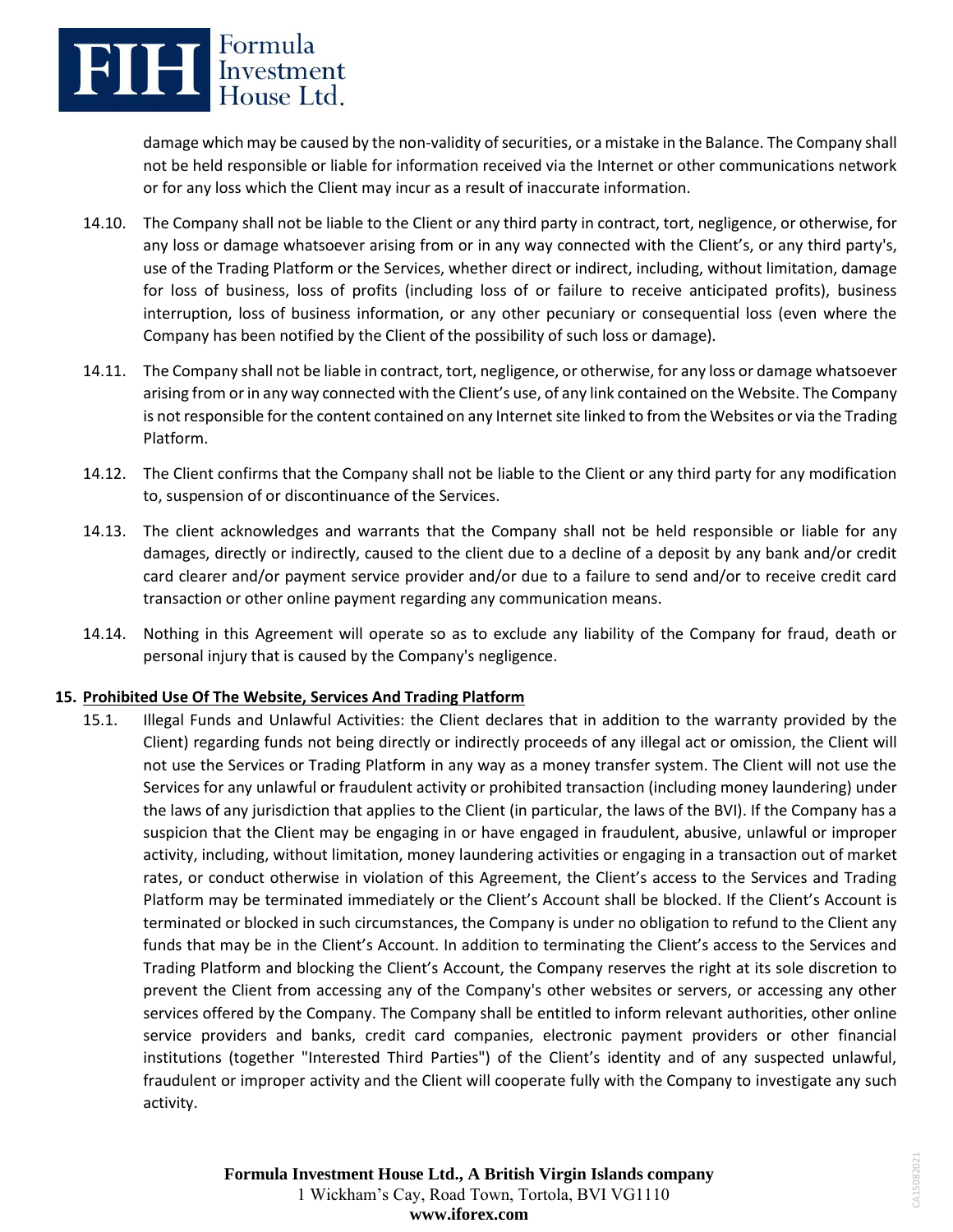

- 15.2. In the event that the Company deems that you, including any third-party related to you or on your behalf, have engaged or attempted to engage in fraudulent, unlawful, dishonest or improper activity or in any manner which violates the Client Agreement or the rights of any third party, while using the Trading Platform, including without limitation, engaging in any activity that (i) is illegal, abusive, false, deceptive, misleading, untruthful, or otherwise inappropriate, as the Company may determine in its sole discretion; (ii) infringes, misappropriates, uses or discloses without authorization, or otherwise violates any intellectual property rights or proprietary rights; (iii) violates any right of any person or entity, or any law or contractual obligation, including without limitation rights pursuant to data protection, anti-SPAM and privacy laws and regulations; (iv) involves commercial activity not expressly permitted by the Company; (v) introduces any harmful or malicious software or computer codes, files or programs that are designed or intended to damage, disrupt, interfere with, or limit, the proper functionality of any software or hardware of the Trading Platform, or that enables any person or entity to obtain unauthorized access to any system, data, password or other information of Company, its users, or any other individual or entity; (vi) impersonates any individual or entity, including, without limitation, employees or representatives of the Company; (vii) using artificial intelligence (AI) including, without limitation, "robots" in connection with your use of the Trading platform; (viii) reverse engineer, decompile, or disassemble the Trading Platform: (ix) modify, revise, enhance, or alter the Trading Platform; (x) work around any technical limitations in the Trading Platform, or use any tool to enable features or functionalities that are disabled in the Trading Platform; (xi) use the Trading Platform to develop a product or service that competes with the Trading Platform, the Company shall be entitled to take all such actions included in this Agreement and/or as per applicable law.
- 15.3. Circumvention: The Company has developed and employ sophisticated proprietary technology intended to seek out and identify users making fraudulent or unlawful use of the Services or Trading Platform. The Client shall not break into, access or attempt to break into or access or otherwise circumvent the Company's security measures. If, the Company believes, in its sole discretion, that the Client is in breach of this Section, the Company may terminate the Client's access to the Services immediately or have the Client's Account blocked, and the Company may inform Interested Third Parties of the Client's breach of this Section.

### **16. Duration Of This Agreement And Amendment Thereof**

- 16.1. This Agreement shall take effect upon the Client accepting it on the Company's Website and shall be valid for an indefinite time period until its termination in accordance with the terms of this Agreement.
- 16.2. This Agreement may be amended, modified, updated or changed unilaterally by the Company (i) if such amendment is necessary following an amendment of the Laws and Regulations or if the Financial Services Commission or any other regulatory authority issues decisions or binding directives which affect this Agreement; or (ii) for any reason which the Company may decide in our sole discretion. In any such case, the Company shall notify the Client of the said amendment either in writing or per electronic mail or through the Website, or through the Trading Platform and the Client's consent shall not be required for any such amendment.
- 16.3. The sole right granted for the Client in case of unilateral amendment of this Agreement, shall be the Client's right to terminate this Agreement within 15 days from the notification by sending a registered letter and on the condition that all pending transactions on behalf of the Client shall be completed. Upon expiry of the above deadline without the Client having raised any objection, it shall be considered that the Client consents or accepts the content of the amendment.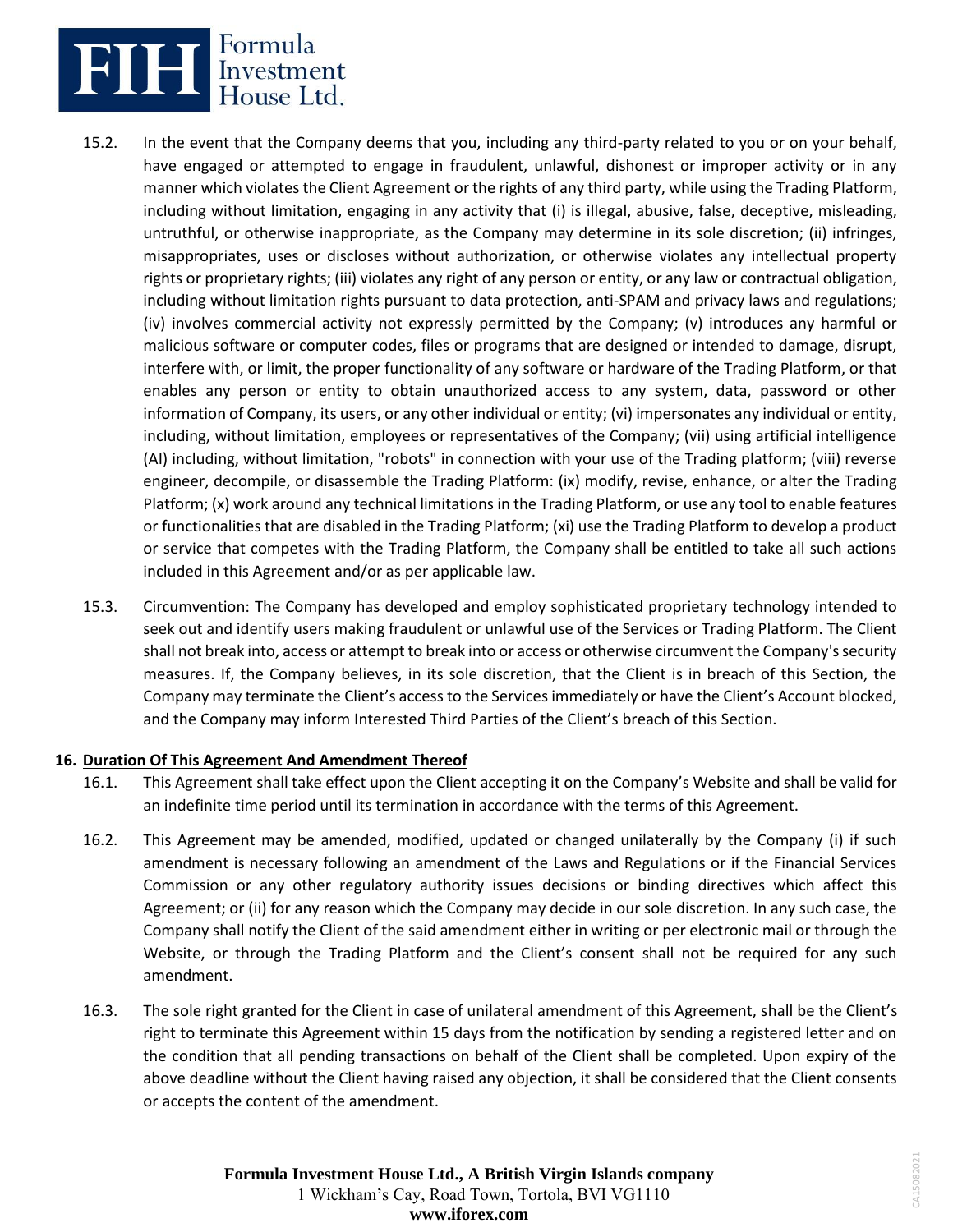

## **17. Termination**

- 17.1. The Client has the right to terminate this Agreement by giving the Company at least seven (7) days written notice, specifying the date of termination in such, on the condition that in the case of such termination, all Client's Positions shall be closed by the date of termination. The first day of the notice for this Section 17.1 shall be deemed to be the date such notice has been received by the Company.
- 17.2. The Company may terminate the Agreement by giving the Client at least seven (7) days written notice, specifying the date of termination therein.
- 17.3. The Company may terminate this Agreement immediately in the following cases: i) if the Client's use of the Services or the Trading Platform has been improper or breaches the spirit of this Agreement; ii) if the Client's Account is associated in any way with any account which has been terminated. If an Account is associated with, or related to, any existing blocked accounts, Company may terminate an Account irrespective of the nature of this relationship and the Access Codes provided in relation to said Accounts; iii) death of the Client; iv) if any application is made or any order is issued or a meeting is convened or a resolution is approved or any measures of bankruptcy or winding up of the Client are taken; v) such termination is required by any competent regulatory authority or body; vii) The Company believes that the Client has violated or violates any provision of this Agreement; viii) in the Company's sole discretion this Agreement cannot be implemented; ix) the Client violates any law or regulation to which it is subject, including but not limited to, laws and regulations relating to exchange control and registration requirements; x) the Client involves the Company directly or indirectly in any type of fraud (all of the above, "Events of Default").
- 17.4. The termination of this Agreement shall not in any case affect the rights which have arisen, existing commitments or any contractual provision which was intended to remain in force after the termination and in the case of termination, the Client shall pay any i) pending fee of the Company and any other amount payable to the Company; and ii) any charge and additional expenses incurred or to be incurred by the Company as a result of the termination of this Agreement; and (iii) charges incurred for transferring the Client's investments to another investment firm; and iv) any damages which arose during the arrangement or settlement of pending obligations, and v) funds as necessary to close Positions which have already been opened; and vi) any losses and expenses realized in closing out any Transactions or settling or concluding outstanding obligations incurred by the Company on the Client's behalf; and vii) any damages which arose during the arrangement or settlement of pending obligations; and viii) transfer fees for Client funds, and the Client shall have no claims against the Company in such regard.
- 17.5. The Company reserves the right at its sole discretion to reverse all previous Transactions which places the Company's interests or all or any its clients' interests at risk before terminating this Agreement.
- 17.6. Upon termination of this Agreement, the Company shall immediately hand over to the Client the Client's assets in its possession, provided that the Company shall be entitled to keep such Client's assets as necessary to close Positions which have already been opened or pay any pending obligations of the Client, including, without limitation, the payment of any amount which the Client owes to the Company under this Agreement, and shall have the right to initiate the following actions: i) combine any Accounts, consolidate the Balances in such Accounts and to setoff those Balances; ii) close any or all Positions; iii) close the Account; iv) cease to grant the Client access to the Trading Platform; v) convert any currency; vi) suspend or freeze or close any Position or reject Orders; vii) refuse to open new accounts for the Client.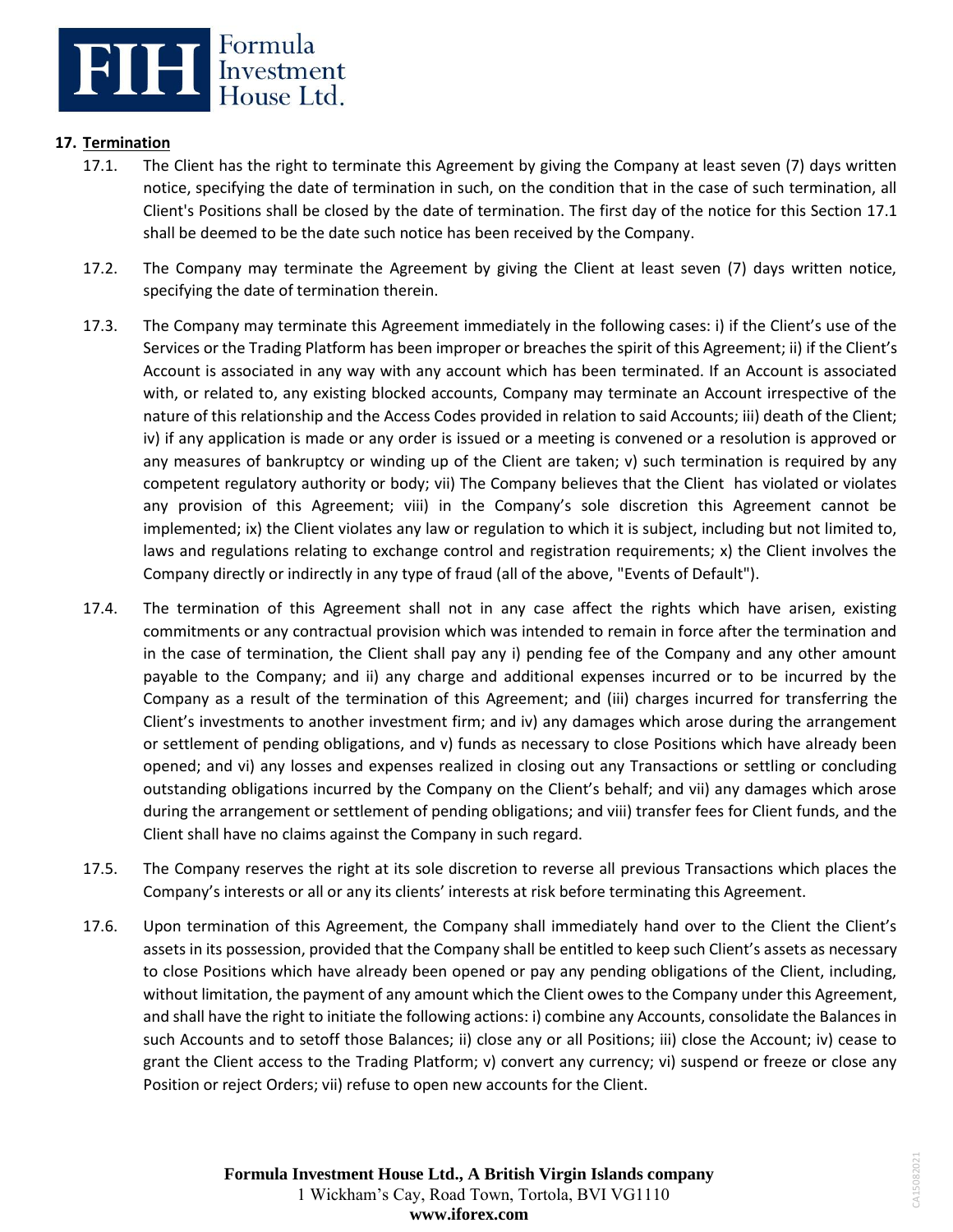

- 17.7. The right to terminate this Agreement contained in this Section 17 shall not prejudice any other right or remedy of either party in respect of the breach concerned (if any) or any other breach.
- 17.8. Upon the termination of this Agreement for any reason, except as otherwise provided in this Agreement and subject to any rights or obligations which have accrued prior to termination, neither party shall have any further obligation to the other under this Agreement.

### **18. Relationship Between The Company And The Client**

- 18.1. The Company reserves the right to use, employ or appoint third qualified and duly trained persons for the purpose of mediating in the execution of Orders and the conclusion of Transactions for the Client.
- 18.2. The Company declares that it takes all necessary measures, where possible, in order to anticipate or solve any conflicts of interest between, on the one hand itself and its associated persons and clients and on the other hand, its Clients. However, the Company draws the Client's attention to the following possibilities of a conflict of interest:
	- 18.2.1 The Company or any associated company or any company which is a member of the group of companies to which the Company belongs to, might:
		- i. Enter itself into an agreement with the Client in order to execute his Order;
		- ii. Be an issuer of the underlying assets or future contract on which the Financial Instruments in which the Client wishes to conclude a transaction is based:
		- iii. Act on its behalf or for another client as purchaser or seller or may have an interest in the underlying assets or future contract on which the Financial Instruments of the issuer in which the Client wishes to conclude a transaction is based; or
		- iv. Act as an agent, or have any trading or other relationship with any issuer of the underlying assets or future contract on which the Financial Instrument is based.
	- 18.2.2 The Company may execute different orders (even contrary to one another) on behalf of different clients.
	- 18.2.3 The Company may mitigate the risk associated with the Client's transactions with, and obtain coverage for such risk from, any company which is a member of the group of companies to which the Company belongs.

## **19. Dealing With Client's Information**

- 19.1. In dealing with the Client's information, the Company shall act in accordance with the terms of its Privacy Policy which constitutes an integral part of this Agreement and is available in the Website.
- 19.2. The Company shall have no obligation to disclose to the Client any information or take into consideration any information either when making any decision or when it proceeds to any act on behalf of the Client, unless otherwise expressly cited in this Agreement and where this is imposed by the relevant Laws and Regulations in force.
- 19.3. The Company has the right at its sole discretion, without informing the Client beforehand, to disclose such details of the Client's transactions or such other information as it may deem necessary in order to comply with any requirements of any person entitled to require such a disclosure by law or with any Company obligation to proceed to the said disclosure to any person.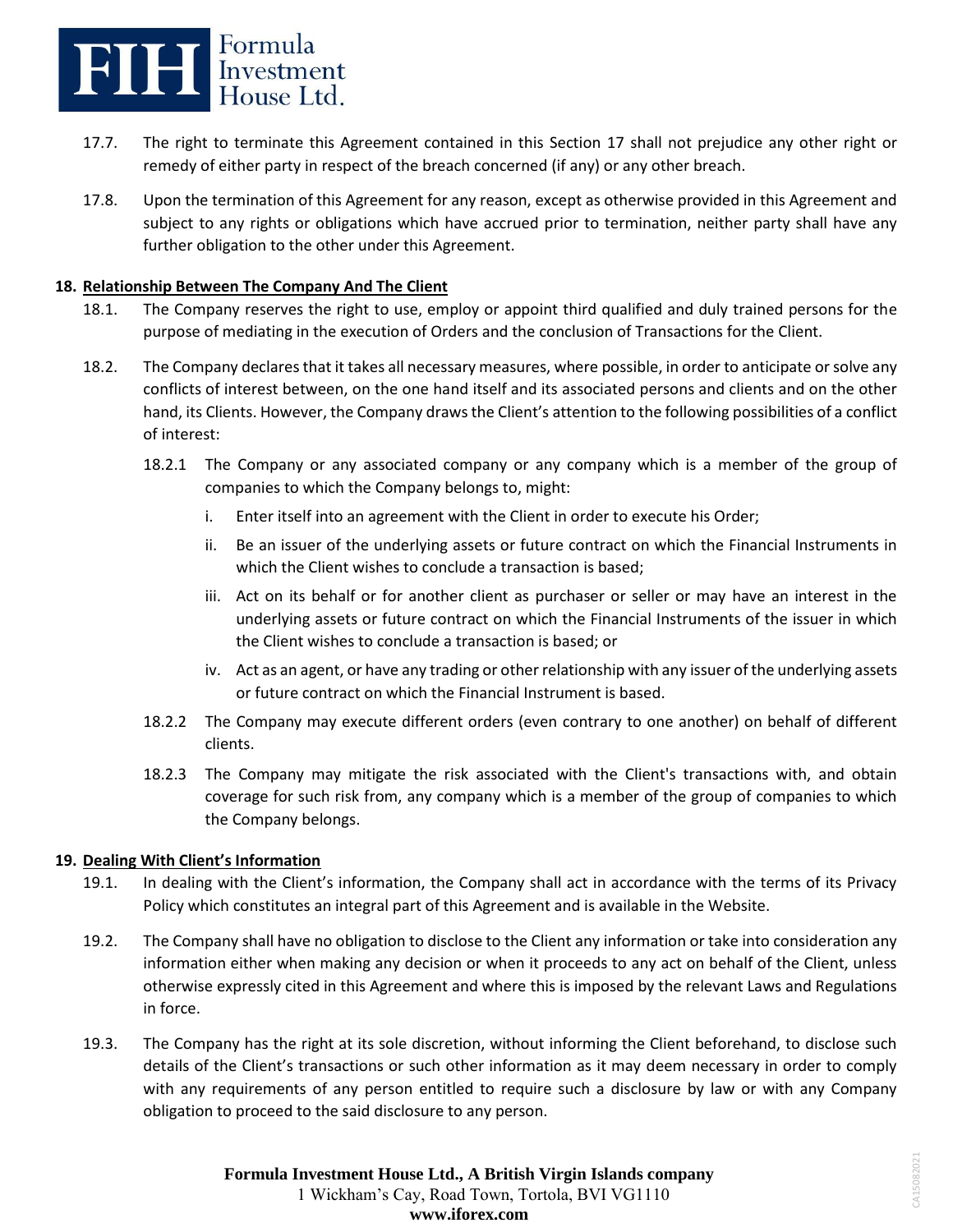

19.4. The Company will handle all of Client's personal data according to the relevant Laws and Regulations for the protection of personal data.

### **20. Notices**

20.1. Unless the contrary is specifically provided, any notice, instructions, authorizations, requests or other communications to be given to the Company by the Client under this Agreement shall be in writing and shall be sent to the Company's address (as detailed below) or to any other address which the Company may from time to time specify to the Client for this purpose and shall take effect only when actually received by the Company, provided they do not violate and are not contrary to any term of this Agreement.

Notices to us shall be sent to the following postal address or email or facsimile numbers (or by telephone) to the Company's administrative office:

- Physical Address: 15, Nikis st., Syntagma Square, 10557 Athens, Greece
- Telephone Number: +30-210-374-2559
- E-mail: [info@iforex.com](mailto:info@iforex.com)
- 20.2. Without prejudice to the provisions of this Section 20, all communication or information or notices shall always be provided by the Company to the Client solely via means other than on paper which may include electronic communication means including but not limited to the e-mail address provided by the Client during the registration process or via the Website or via the Trading Platform.
- 20.3. It is the Client responsibility to inform the Company of any change to Client's email address (or any other relevant personal information), the non-receipt of a confirmation, or whether any confirmations are incorrect before settlement.
- 20.4. The Company reserve the right, at our discretion, to confirm in any manner the instruction or Orders or communications sent through the Trading Platform. The Client accept the risk of misinterpretation or mistakes in the instructions or Orders sent by the Client or an Authorized Person, regardless of how they have been caused, including technical or mechanical damage.

### **21. General Provisions**

- 21.1. The Client acknowledges that no representations were made to him by or on behalf of the Company which have in any way incited or persuaded him to enter into this Agreement.
- 21.2. If the Client is more than one person, the Client's obligations under this Agreement shall be joint and several and any reference in this Agreement to the Client shall be construed, where appropriate, as reference to one or more of these persons. Any warning or other notice given to one of the persons which form the Client shall be deemed to have been given to all the persons who form the Client. Any Order given by one of the persons who form the Client shall be deemed to have been given by all the persons who form the Client.
- 21.3. In case any provision of this Agreement is or becomes, at any time, illegal, void or non-enforceable in any respect, in accordance with a law or regulation of any jurisdiction, the legality, validity or enforceability of the remaining provisions of this Agreement shall not be affected.
- 21.4. All transactions on behalf of the Client shall be subject to the Laws and Regulations of the BVI Financial Services Commission and any other authorities which govern the operation of the Company, as they are amended or modified from time to time. The Company shall be entitled to take or omit to take any measures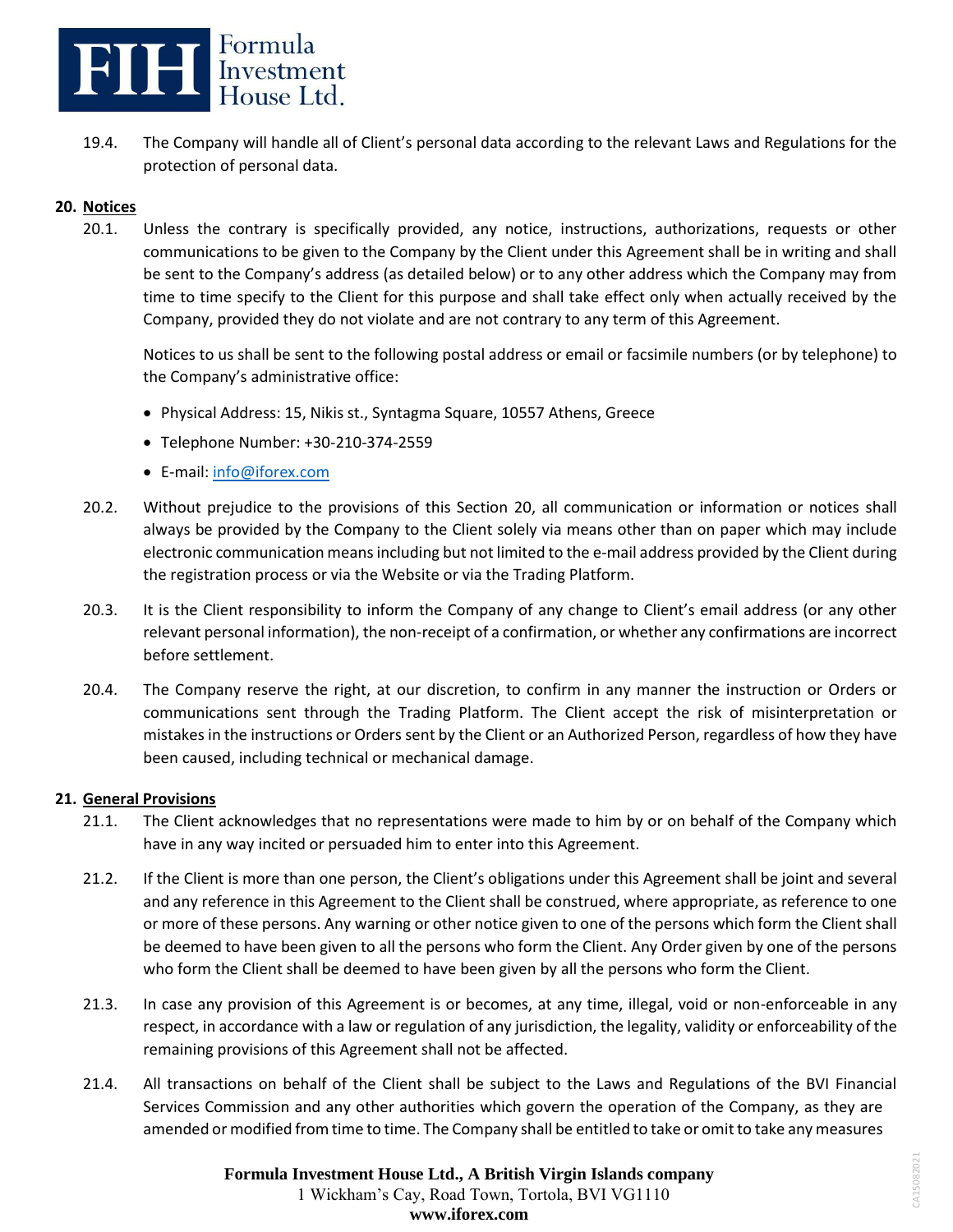

which it considers desirable in view of compliance with the Laws and Regulations in force at the time. Any such measures as may be taken and all the Laws and Regulations in force shall be binding for the Client.

- 21.5. The Client shall take all necessary measures (including, without prejudice to the generality of the above, the execution of all necessary documents) so that the Company may duly fulfil its obligations under this Agreement.
- 21.6. The Client undertakes to provide any documentation requested by the Company which may be required for the execution of the transactions under the Agreement.
- 21.7. The Company's failure to seek redress for violations, or to insist upon strict performance, of any condition or provision of this Agreement, or its failure to exercise any or part of any of right or remedy to which the Company is entitled under this Agreement, shall not constitute an implied waiver thereof.
- 21.8. Unless otherwise expressly stated, nothing in this Agreement shall create or confer any rights or any other benefits to third parties.
- 21.9. Nothing in this Agreement shall be construed as creating any agency, partnership, trust arrangement, fiduciary relationship or any other form of joint enterprise between the Client and the Company.
- 21.10. This Agreement contains the entire agreement between the Company and the Client relating to the Client's use of the Trading Platform and the Services and supersedes any and all prior agreement between the Company and the Client in relation to the same. The Client confirms that, in agreeing to accept this Agreement, the Client has not relied on any representation save insofar as the same has expressly been made a representation by the Company in this Agreement.
- 21.11. Nothing in this Agreement shall be construed so as to grant Client any security interest whatsoever over the assets of the Company, including for the avoidance of doubt on any amounts standing to the credit of an Account. The Client will not grant a security interest in the Account or its assets to any third party without Company's prior written consent.
- 21.12. Any phrase introduced by the terms "including", "include", "in particular" or any similar expression shall be construed as illustrative and shall not limit the sense of the words preceding those terms.
- 21.13. The Client accepts and understands that the official language of the Company is the English language. The Client acknowledges that the provision of information and/or of any other material (including with no limitations marketing materials) and the availability to view the Website, any translated version of the present Agreement and/or any other communication, in any language other than English is made for convenience purposes only. The application to open an account in any language other than English, shall constitute a consent by the client to receive information in such language, unless such consent is withdrawn by the client in writing. The Client hereby warrants that no other language shall have binding and/or legal effect towards the Company and in the event of a dispute the English version shall prevail.

## **22. Telephone Recording**

For service quality assurance and regulatory reasons the Company records, telephone calls made from and to its offices. The Client hereby agree that telephone calls made, either by the Client contacting the Company, or when being contacted by the Company, may be recorded.

### **23. Disputes**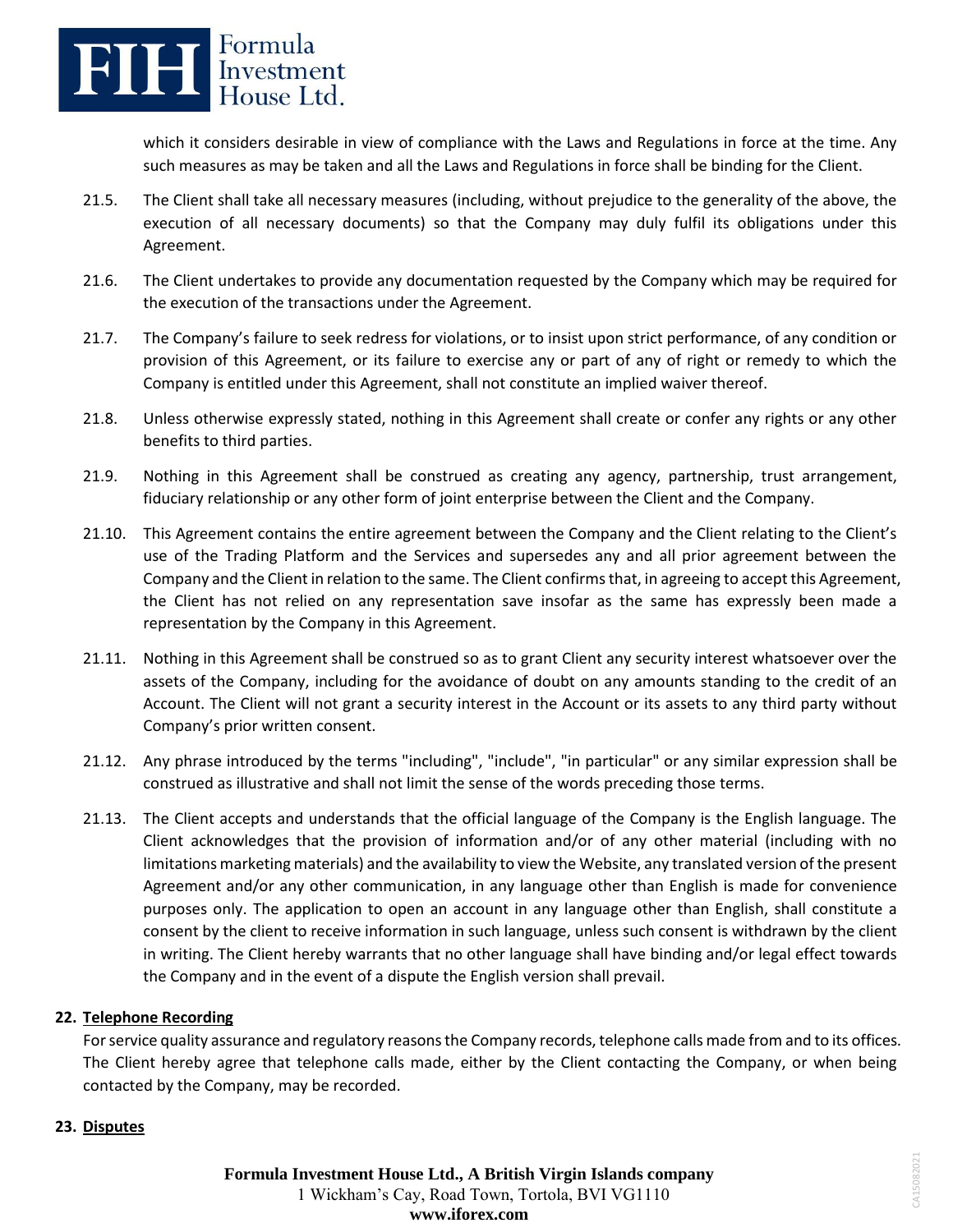

- 23.1. The Client understands and agrees that (without prejudice to its other rights and remedies) the Company records shall be the final authority in determining the terms of the Client's use of the Services and Client shall have no right to dispute the Company's records.
- 23.2. No claims or disputes will be considered more than seven (7) Working Days after the date of the original Transaction and all claims or disputes should be raised with the customer service department at [cs@iforex.com.](mailto:cs@iforex.com)

### **24. Applicable Law, Jurisdiction**

- 24.1. The laws of the British Virgin Islands shall govern this Agreement and the competent Courts of the British Virgin Islands shall have sole jurisdiction over any dispute arising from or in connection with this Agreement, except for claims for the collection of any amount owed by the Client to FIH which may be brought before any court with jurisdiction over the Client and/or its assets.
- 24.2. Client hereby waives any right to object to the sole jurisdiction of the British Virgin Islands, including without limitation any claim that such courts are inconvenient forum to resolve such disputes.

## **25. Assignment**

- 25.1. This Agreement is personal to the Client who does not have the right to assign or transfer or sublicense any of its rights or obligations hereunder.
- 25.2. The Company may, at any time and in its sole discretion, assign or transfer to any legal or natural person any of its rights or obligations as they arise or are provided for in this Agreement.
- 25.3. A person who is not a party to this agreement shall not have any rights to enforce any term of this Agreement.

### **26. Introducing Brokers**

- 26.1. THE COMPANY AND INTRODUCING BROKER ARE WHOLLY SEPARATE AND INDEPENDENT FROM ONE ANOTHER. THE CLIENT AGREEMENT WITH THE COMPANY AND THE INTRODUCING BROKER DOES NOT ESTABLISH A JOINT VENTURE OR PARTNERSHIP AND THE INTRODUCING BROKER IS NOT AN AGENT OR AN EMPLOYEE OF THE COMPANY.
- 26.2. The Client may have been referred to the Company by an Introducing Broker. If so, the Company shall not be responsible for any agreement made between the Client and the Client's Introducing Broker. The Client acknowledges that any such Introducing Broker will be acting solely as an independent intermediary and that no such Introducing Broker will be authorized to make any representations concerning the Company or the Company's services nor shall it be authorized to take any obligations in the name of the Company.
- 26.3. The Company does not endorse or vouch for the services provided by the Introducing Broker, nor does it imply that the Introducing Broker holds any license for his services, if such license is required. Since the Introducing Broker is not an employee or an agent of the Company, it is the Client's responsibility to perform necessary due diligence on the Introducing Agent prior to using any of their services.
- 26.4. The Company does not control and cannot endorse or vouch for the accuracy or completeness of any information or advice Client may have received or may receive in the future from Introducing Broker or from any third party not employed by the Company regarding foreign currency or exchange trading or other services provided by the company or the risks involved in such trading or in such services.